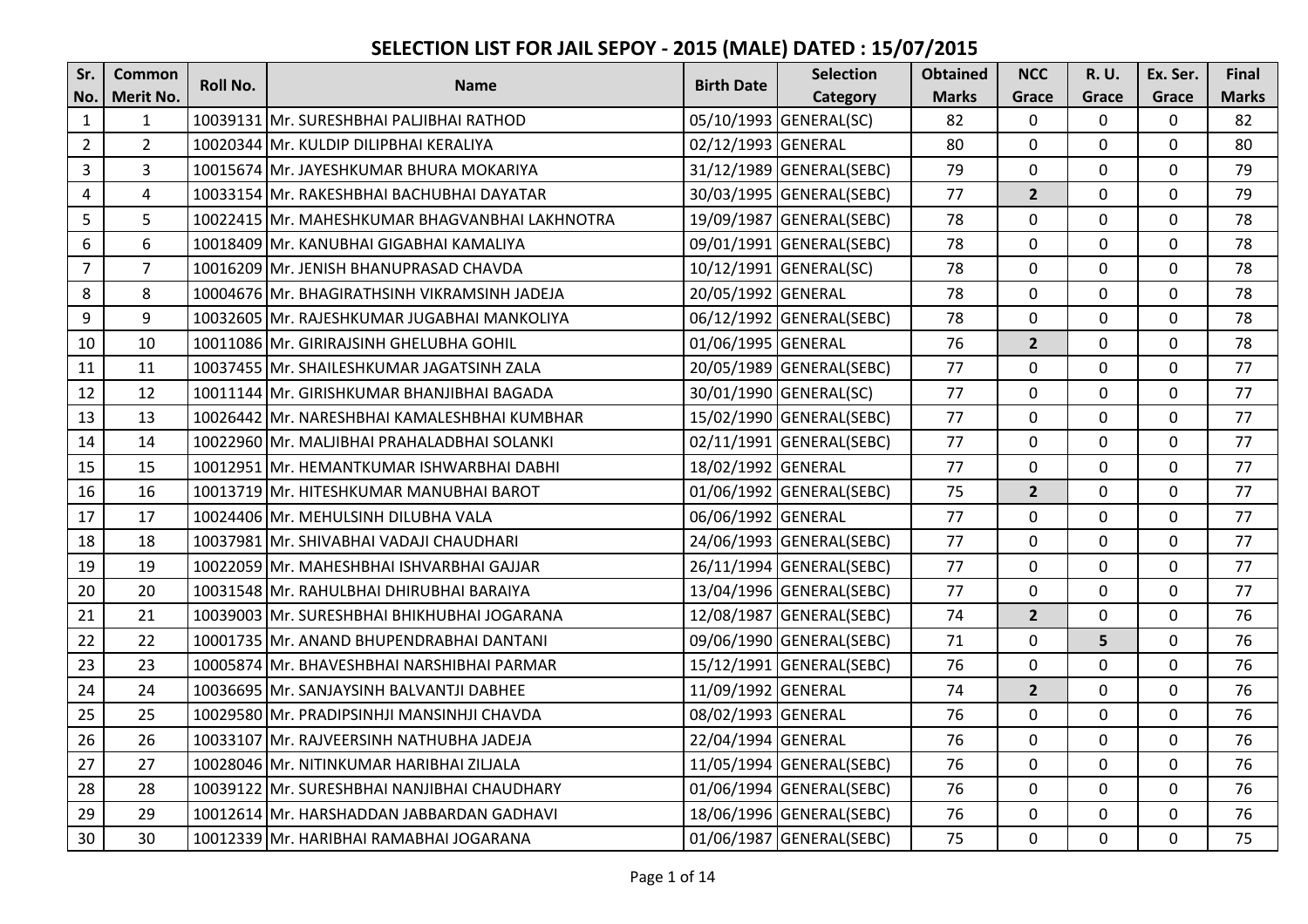| Sr. | <b>Common</b>    | Roll No. | <b>Name</b>                                    | <b>Birth Date</b>  | <b>Selection</b>         | <b>Obtained</b> | <b>NCC</b>     | <b>R.U.</b>    | Ex. Ser.     | Final        |
|-----|------------------|----------|------------------------------------------------|--------------------|--------------------------|-----------------|----------------|----------------|--------------|--------------|
| No. | <b>Merit No.</b> |          |                                                |                    | Category                 | <b>Marks</b>    | Grace          | Grace          | Grace        | <b>Marks</b> |
| 31  | 31               |          | 10021160 Mr. MADEVABHAI JAGAJI TARAK           |                    | 01/06/1987 GENERAL(SEBC) | 75              | $\mathbf 0$    | 0              | $\mathbf 0$  | 75           |
| 32  | 32               |          | 10010142 Mr. DIPAKKUMAR MOTIBHAI CHAUDHARY     |                    | 26/06/1988 GENERAL(SEBC) | 73              | $\overline{2}$ | 0              | $\mathbf{0}$ | 75           |
| 33  | 33               |          | 10034443 Mr. RASIKBHAI DHIRABHAI MALAKIYA      |                    | 18/08/1989 GENERAL(SEBC) | 75              | $\mathbf 0$    | 0              | $\mathbf 0$  | 75           |
| 34  | 34               |          | 10007032 Mr. CHETANBHAI MAGANBHAI BHARVAD      |                    | 05/05/1990 GENERAL(SEBC) | 73              | $\overline{2}$ | 0              | 0            | 75           |
| 35  | 35               |          | 10038049 Mr. SHRAVANJI ABHUJI CHAUHAN          |                    | 22/07/1990 GENERAL(SEBC) | 75              | $\mathbf 0$    | $\overline{0}$ | $\mathbf 0$  | 75           |
| 36  | 36               |          | 10013509 Mr. HITESHBHAI NARANBHAI RAM          |                    | 01/06/1991 GENERAL(SEBC) | 75              | $\Omega$       | 0              | 0            | 75           |
| 37  | 37               |          | 10022354 Mr. MAHESHJI CHATURJI THAKOR          |                    | 18/09/1991 GENERAL(SEBC) | 75              | $\mathbf 0$    | 0              | 0            | 75           |
| 38  | 38               |          | 10033300 Mr. RAKESHBHAI RAMJIBHAI VAGHELA      |                    | 04/11/1991 GENERAL(SEBC) | 75              | $\mathbf 0$    | 0              | $\mathbf 0$  | 75           |
| 39  | 39               |          | 10004186 Mr. BABUBHAI MATHURBHAI SADVA         | 27/01/1992 GENERAL |                          | 75              | $\Omega$       | 0              | 0            | 75           |
| 40  | 40               |          | 10039356 Mr. SURESHKUMAR RATNABHAI CHAUDHARI   |                    | 01/06/1992 GENERAL(SEBC) | 75              | $\mathbf 0$    | $\mathbf{0}$   | $\mathbf 0$  | 75           |
| 41  | 41               |          | 10040758 Mr. VIJAYBHAI PRAVINBHAI MAKWANA      |                    | 27/03/1993 GENERAL(SC)   | 75              | $\mathbf 0$    | 0              | $\mathbf 0$  | 75           |
| 42  | 42               |          | 10037564 Mr. SHAILESHKUMAR PREMAJIBHAI SUTHAR  |                    | 28/09/1993 GENERAL(SEBC) | 75              | $\Omega$       | 0              | 0            | 75           |
| 43  | 43               |          | 10019123 Mr. KEVALKUMAR RAMJIBHAI CHAUDHARY    |                    | 15/05/1994 GENERAL(SEBC) | 75              | $\mathbf 0$    | 0              | $\mathbf 0$  | 75           |
| 44  | 44               |          | 10027604 Mr. NILESHKUMAR HEMRAJABHAI RABARI    |                    | 01/06/1994 GENERAL(SEBC) | 75              | $\mathbf 0$    | 0              | $\mathbf 0$  | 75           |
| 45  | 45               |          | 10032234 Mr. RAJENDRASINH PRABHATSINH PATELIA  | 12/05/1982 SEBC    |                          | 74              | $\Omega$       | $\mathbf{0}$   | $\mathbf 0$  | 74           |
| 46  | 46               |          | 10030578 Mr. PRAVINBHAI BHOPABHAI BARAIYA      | 08/01/1983 SEBC    |                          | 74              | $\mathbf 0$    | $\Omega$       | $\mathbf 0$  | 74           |
| 47  | 47               |          | 10032827 Mr. RAJSEE KARA DHRANGU               |                    | 16/08/1988 GENERAL(SEBC) | 74              | $\mathbf 0$    | 0              | $\mathbf 0$  | 74           |
| 48  | 48               |          | 10006508 Mr. BHURABHAI VIRDASHBHAI CHAUDHARY   |                    | 01/06/1990 GENERAL(SEBC) | 74              | $\mathbf 0$    | 0              | $\mathbf 0$  | 74           |
| 49  | 49               |          | 10023444 Mr. MANOJKUMAR PANCHABHAI MER         |                    | 16/12/1990 GENERAL(SEBC) | 74              | $\mathbf 0$    | 0              | $\mathbf 0$  | 74           |
| 50  | 50               |          | 10015475 Mr. JAYESH KARSANBHAI CHAUDHARI       |                    | 13/03/1991 GENERAL(SEBC) | 74              | $\mathbf 0$    | $\mathbf{0}$   | $\mathbf 0$  | 74           |
| 51  | 51               |          | 10011721 Mr. HARCHANDSING BALAVANTSING DEVADA  | 22/07/1991 GENERAL |                          | 74              | $\mathbf 0$    | 0              | $\mathbf 0$  | 74           |
| 52  | 52               |          | 10022316 Mr. MAHESHBHAI THAKARSHIBHAI MALAKIYA |                    | 03/09/1991 GENERAL(SEBC) | 74              | $\Omega$       | 0              | $\mathbf 0$  | 74           |
| 53  | 53               |          | 10035364 Mr. SAGARBHAI ARJANBHAI RABARI        |                    | 05/06/1992 GENERAL(SEBC) | 74              | $\mathbf 0$    | 0              | $\mathbf 0$  | 74           |
| 54  | 54               |          | 10040687 Mr. VIJAYBHAI HEMUBHAI RATHOD         |                    | 13/07/1992 GENERAL(SEBC) | 74              | $\mathbf 0$    | 0              | $\mathbf 0$  | 74           |
| 55  | 55               |          | 10002242 Mr. ANIRUDDHSINH PRAHLADSINH RATHOD   | 09/09/1992 GENERAL |                          | 74              | $\mathbf 0$    | 0              | $\mathbf 0$  | 74           |
| 56  | 56               |          | 10036105 Mr. SANJAYBHAI LAKHABHAI RATHOD       |                    | 24/11/1992 GENERAL(SEBC) | 74              | $\mathbf 0$    | 0              | $\mathbf 0$  | 74           |
| 57  | 57               |          | 10002232 Mr. ANIRUDDHSINH KIRITSINH RATHOD     | 16/12/1992 GENERAL |                          | 74              | $\mathbf 0$    | 0              | $\mathbf 0$  | 74           |
| 58  | 58               |          | 10029579 Mr. PRADIPSINH VIKRAMSINH ZALA        | 03/05/1993 GENERAL |                          | 74              | $\mathbf 0$    | 0              | $\mathbf 0$  | 74           |
| 59  | 59               |          | 10007762 Mr. DASHRATHSINH GHANSHYAMSINH JADEJA | 11/07/1993 GENERAL |                          | 72              | $\overline{2}$ | 0              | $\mathbf 0$  | 74           |
| 60  | 60               |          | 10034419 Mr. RANVIR NAGDAN SISODIYA            |                    | 22/09/1993 GENERAL(SEBC) | 74              | $\mathbf 0$    | $\mathbf{0}$   | $\mathbf 0$  | 74           |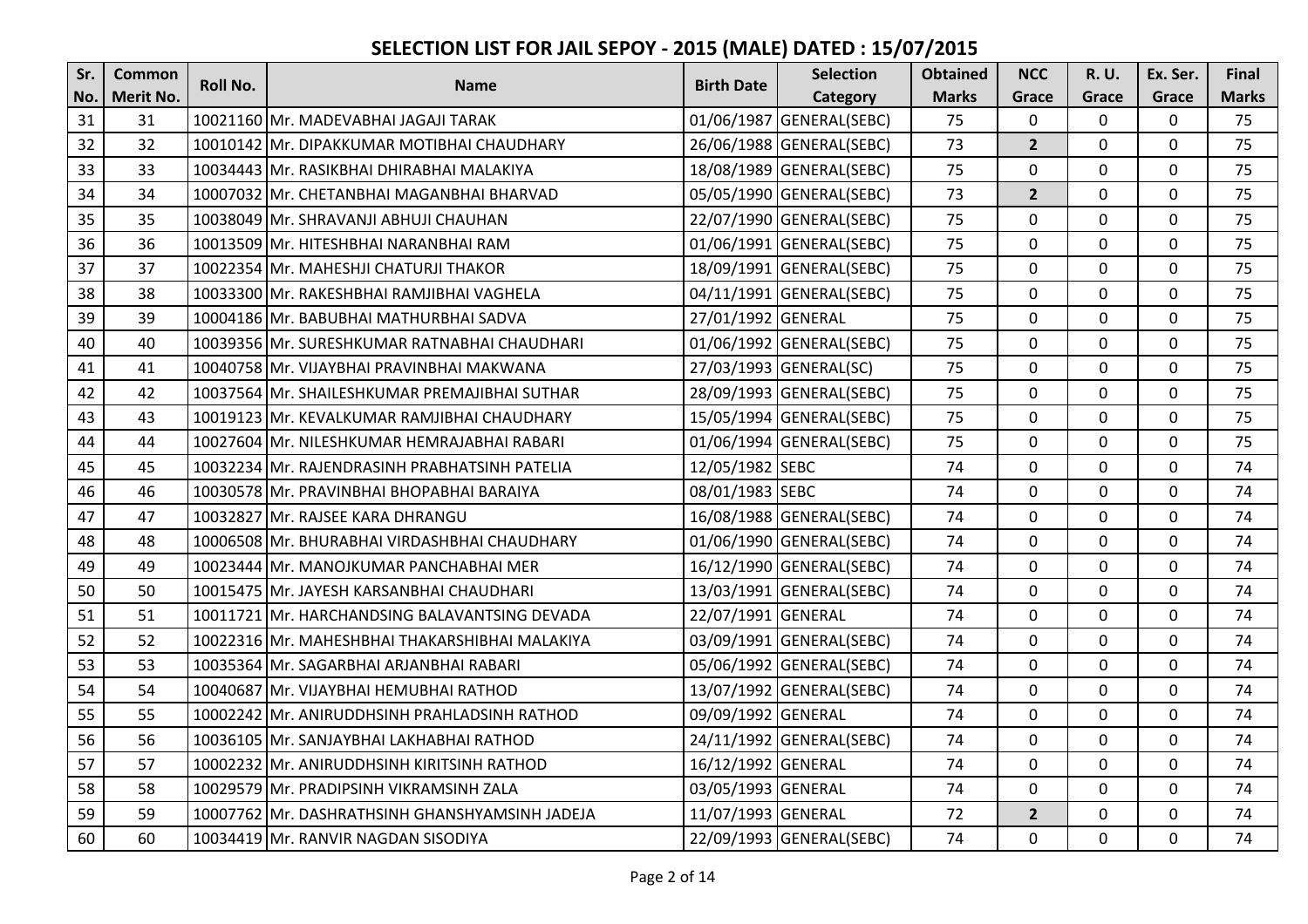| Sr. | Common           | <b>Roll No.</b> | <b>Name</b>                                  | <b>Birth Date</b>  | <b>Selection</b>         | <b>Obtained</b> | <b>NCC</b>     | <b>R.U.</b>  | Ex. Ser.    | Final        |
|-----|------------------|-----------------|----------------------------------------------|--------------------|--------------------------|-----------------|----------------|--------------|-------------|--------------|
| No. | <b>Merit No.</b> |                 |                                              |                    | Category                 | <b>Marks</b>    | Grace          | Grace        | Grace       | <b>Marks</b> |
| 61  | 61               |                 | 10037138 Mr. SHAHRUKHKHAN AYUBKHAN SINDHI    |                    | 01/01/1994 GENERAL(SEBC) | 72              | $\overline{2}$ | 0            | $\mathbf 0$ | 74           |
| 62  | 62               |                 | 10037695 Mr. SHAKTISINH JAGDISHSINH GOHIL    | 06/05/1994 GENERAL |                          | 72              | $\overline{2}$ | 0            | $\mathbf 0$ | 74           |
| 63  | 63               |                 | 10020606 Mr. LAKHIRAMBHAI MANABHAI RAVAL     | 01/06/1994 GENERAL |                          | 74              | $\Omega$       | 0            | 0           | 74           |
| 64  | 64               |                 | 10028758 Mr. PARESHKUMAR MELABHAI DESAI      |                    | 01/06/1994 GENERAL(SEBC) | 72              | $\overline{2}$ | 0            | $\mathbf 0$ | 74           |
| 65  | 65               |                 | 10017820 Mr. KAMLESH AMARSHIBHAI MAKVANA     |                    | 05/08/1994 GENERAL(SC)   | 72              | $\overline{2}$ | 0            | $\mathbf 0$ | 74           |
| 66  | 66               |                 | 10043053 Mr. VISHALKUMAR ISHWARBHAI DESAI    |                    | 13/11/1994 GENERAL(SEBC) | 74              | $\Omega$       | 0            | $\mathbf 0$ | 74           |
| 67  | 67               |                 | 10037693 Mr. SHAKTISINH JAGDISHSINH GOHIL    | 02/05/1995 GENERAL |                          | 72              | $2^{1}$        | 0            | $\mathbf 0$ | 74           |
| 68  | 68               |                 | 10032939 Mr. RAJUBHAI HIRABHAI SHAPARA       |                    | 06/05/1995 GENERAL(SEBC) | 74              | $\mathbf 0$    | $\mathbf{0}$ | $\mathbf 0$ | 74           |
| 69  | 69               |                 | 10000539 Mr. AJAYRAJSINH SURUBHA JADEJA      | 07/11/1995 GENERAL |                          | 74              | $\mathbf 0$    | 0            | $\mathbf 0$ | 74           |
| 70  | 70               |                 | 10040591 Mr. VIJAY PRAVINBHAI PARMAR         |                    | 28/01/1996 GENERAL(SEBC) | 74              | $\mathbf 0$    | 0            | $\mathbf 0$ | 74           |
| 71  | 71               |                 | 10009945 Mr. DIPAK DAHYABHAI CHAUDHARI       |                    | 21/02/1996 GENERAL(SEBC) | 74              | $\mathbf 0$    | 0            | $\mathbf 0$ | 74           |
| 72  | 72               |                 | 10012328 Mr. HARIBHAI GOVINDBHAI VEGADA      | 28/01/1984 SC      |                          | 73              | $\mathbf 0$    | 0            | $\mathbf 0$ | 73           |
| 73  | 73               |                 | 10009867 Mr. DINESHKUMAR RAMANLAL PRAJAPATI  |                    | 22/05/1987 GENERAL(SEBC) | 73              | $\mathbf 0$    | 0            | $\mathbf 0$ | 73           |
| 74  | 74               |                 | 10013508 Mr. HITESHBHAI NARANBHAI PARMAR     |                    | 01/06/1987 GENERAL(SC)   | 73              | $\mathbf 0$    | 0            | $\mathbf 0$ | 73           |
| 75  | 75               |                 | 10004532 Mr. BAVKUBHAI VIHABHAI ZANPADIYA    |                    | 11/02/1990 GENERAL(SEBC) | 73              | $\mathbf 0$    | 0            | $\mathbf 0$ | 73           |
| 76  | 76               |                 | 10037490 Mr. SHAILESHKUMAR KANTIBHAI BARIA   |                    | 08/04/1990 GENERAL(SEBC) | 73              | $\mathbf 0$    | 0            | $\mathbf 0$ | 73           |
| 77  | 77               |                 | 10004035 Mr. ATULSINH MAHENDRASINH ZALA      |                    | 07/08/1990 GENERAL(SEBC) | 73              | $\mathbf 0$    | 0            | $\mathbf 0$ | 73           |
| 78  | 78               |                 | 10024405 Mr. MEHULSINH BALVANTSINH ZALA      | 18/12/1990 GENERAL |                          | 73              | $\mathbf 0$    | 0            | $\mathbf 0$ | 73           |
| 79  | 79               |                 | 10008103 Mr. DHANJI MEGHJI BHAI DABHI        |                    | 05/05/1991 GENERAL(SEBC) | 68              | $\mathbf 0$    | $\Omega$     | 5           | 73           |
| 80  | 80               |                 | 10040303 Mr. VANVIRSINH LALSINH PARMAR       | 08/07/1991 GENERAL |                          | 73              | $\mathbf 0$    | 0            | $\mathbf 0$ | 73           |
| 81  | 81               |                 | 10009025 Mr. DILIPBHAI KARANBHAI CHOSLA      |                    | 31/07/1992 GENERAL(SEBC) | 73              | $\mathbf 0$    | 0            | $\mathbf 0$ | 73           |
| 82  | 82               |                 | 10014875 Mr. JATINKUMAR MAHESHBHAI PATANI    |                    | 18/10/1992 GENERAL(SEBC) | 73              | $\Omega$       | $\Omega$     | $\mathbf 0$ | 73           |
| 83  | 83               |                 | 10010873 Mr. GAUTAMBHAI KAMABHAI RATHOD      |                    | 05/11/1992 GENERAL(SC)   | 73              | $\mathbf 0$    | 0            | $\mathbf 0$ | 73           |
| 84  | 84               |                 | 10034072 Mr. RAMTUJI LEBUJI KHAREDIYA        |                    | 26/12/1992 GENERAL(SEBC) | 73              | $\mathbf 0$    | 0            | $\mathbf 0$ | 73           |
| 85  | 85               |                 | 10004833 Mr. BHARAT CHHANABHAI DABHI         |                    | 21/01/1993 GENERAL(SC)   | 68              | $\mathbf 0$    | 5            | $\mathbf 0$ | 73           |
| 86  | 86               |                 | 10002206 Mr. ANIRUDDHASINH BAPUSINH PARMAR   |                    | 25/03/1993 GENERAL(SEBC) | 73              | $\mathbf 0$    | 0            | $\mathbf 0$ | 73           |
| 87  | 87               |                 | 10036091 Mr. SANJAYBHAI JORUBHAI KAMALIYA    |                    | 16/04/1993 GENERAL(SEBC) | 68              | $\mathbf 0$    | 5            | $\mathbf 0$ | 73           |
| 88  | 88               |                 | 10029685 Mr. PRAHLADBHAI GANESHAJI CHAUDHARY |                    | 01/06/1993 GENERAL(SEBC) | 73              | $\Omega$       | 0            | $\mathbf 0$ | 73           |
| 89  | 89               |                 | 10024618 Mr. MITESH GIRISHBHAI ADESARA       | 04/10/1994 GENERAL |                          | 73              | $\mathbf 0$    | 0            | $\mathbf 0$ | 73           |
| 90  | 90               |                 | 10019847 Mr. KISHAN GHANSHYAMSINH SINDHAV    | 18/08/1995 GENERAL |                          | 73              | $\mathbf 0$    | 0            | $\mathbf 0$ | 73           |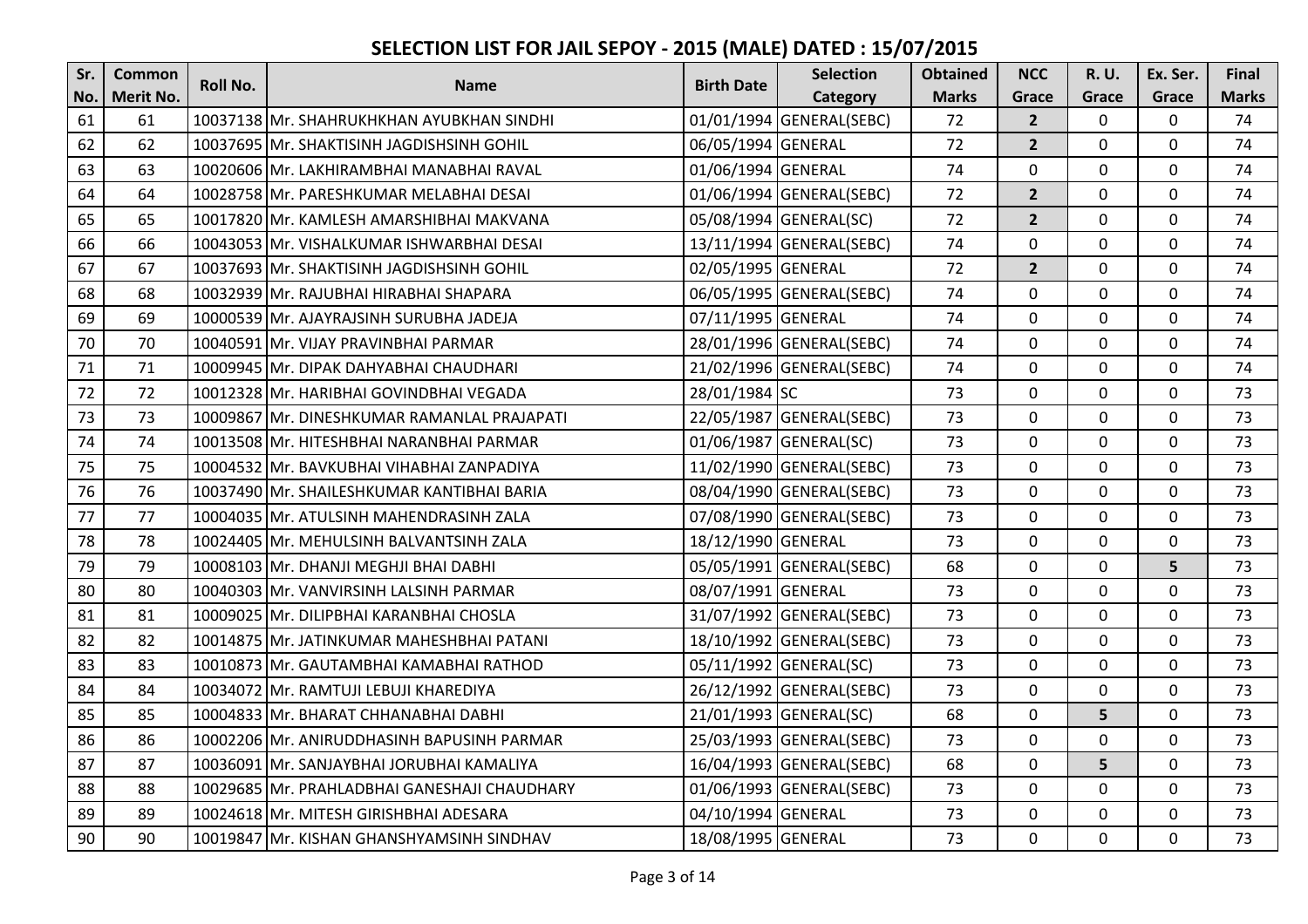| Sr. | <b>Common</b>    | <b>Roll No.</b> | <b>Name</b>                                    | <b>Birth Date</b>  | <b>Selection</b>         | <b>Obtained</b> | <b>NCC</b>     | <b>R.U.</b>  | Ex. Ser.         | <b>Final</b> |
|-----|------------------|-----------------|------------------------------------------------|--------------------|--------------------------|-----------------|----------------|--------------|------------------|--------------|
| No. | <b>Merit No.</b> |                 |                                                |                    | Category                 | <b>Marks</b>    | Grace          | Grace        | Grace            | <b>Marks</b> |
| 91  | 91               |                 | 10010878 Mr. GAUTAMBHAI KHODABHAI PARMAR       | 31/07/1986 SC      |                          | 72              | $\mathbf 0$    | 0            | $\mathbf 0$      | 72           |
| 92  | 92               |                 | 10000657 Mr. AJIT AAPABHAI RATHOD              |                    | 01/01/1988 GENERAL(SEBC) | 72              | $\mathbf 0$    | 0            | $\mathbf 0$      | 72           |
| 93  | 93               |                 | 10011042 Mr. GHELUBHAI RAMBHAI POPANIYA        |                    | 05/09/1988 GENERAL(SEBC) | 72              | $\mathbf 0$    | 0            | $\mathbf 0$      | 72           |
| 94  | 94               |                 | 10014908 Mr. JAVIDMIYA ALIMIYA SAIYAD          | 14/11/1988 GENERAL |                          | 72              | $\mathbf 0$    | 0            | $\mathbf 0$      | 72           |
| 95  | 95               |                 | 10031416 Mr. RAHISHKUMAR GAJSINGBHAI DAMOR     |                    | 15/04/1989 GENERAL(ST)   | 72              | $\Omega$       | 0            | $\mathbf 0$      | 72           |
| 96  | 96               |                 | 10010687 Mr. GANESHBHAI VASTABHAI CHAUDHARI    |                    | 01/06/1989 GENERAL(SEBC) | 70              | $\overline{2}$ | 0            | $\mathbf 0$      | 72           |
| 97  | 97               |                 | 10011268 Mr. GOPAL UTAMBHAI PATIL              | 18/08/1989 GENERAL |                          | 72              | $\mathbf 0$    | 0            | $\mathbf 0$      | 72           |
| 98  | 98               |                 | 10004965 Mr. BHARATBHAI BUDHABHAI MALAKIYA     |                    | 23/11/1989 GENERAL(SEBC) | 72              | $\mathbf 0$    | 0            | $\mathbf 0$      | 72           |
| 99  | 99               |                 | 10025453 Mr. MUKESHKUMAR BHANABHAI CHAUDHARY   |                    | 06/06/1990 GENERAL(SEBC) | 72              | $\mathbf 0$    | 0            | $\mathbf 0$      | 72           |
| 100 | 100              |                 | 10005897 Mr. BHAVESHBHARTHI LALUBHARATHI GOSAI |                    | 14/09/1990 GENERAL(SEBC) | 72              | $\mathbf 0$    | 0            | $\mathbf 0$      | 72           |
| 101 | 101              |                 | 10014978 Mr. JAYANTIBHAI RAMABHAI PARMAR       |                    | 17/09/1990 GENERAL(SEBC) | 72              | $\mathbf 0$    | 0            | $\mathbf 0$      | 72           |
| 102 | 102              |                 | 10024098 Mr. MEHUL BALDEVBHAI PRAJAPATI        |                    | 31/12/1990 GENERAL(SEBC) | 72              | $\mathbf 0$    | 0            | $\mathbf 0$      | 72           |
| 103 | 103              |                 | 10025876 Mr. NAGJIBHAI RAGHUBHAI JOGARANA      |                    | 21/09/1991 GENERAL(SEBC) | 72              | $\mathbf 0$    | 0            | $\mathbf 0$      | 72           |
| 104 | 104              |                 | 10020837 Mr. LALITKUMAR MOHANBHAI MAKWANA      |                    | 18/10/1991 GENERAL(SC)   | 72              | $\mathbf 0$    | 0            | $\mathbf 0$      | 72           |
| 105 | 105              |                 | 10008775 Mr. DHRUV PUNJABHAI KHAMBHALA         |                    | 24/10/1991 GENERAL(ST)   | 72              | $\mathbf 0$    | 0            | $\mathbf 0$      | 72           |
| 106 | 106              |                 | 10002610 Mr. ARJUNKUMAR OGHADBHAI BHARWAD      |                    | 03/11/1991 GENERAL(SEBC) | 70              | $\overline{2}$ | 0            | $\mathbf 0$      | 72           |
| 107 | 107              |                 | 10016021 Mr. JAYPALSINH PRAVINSINH JADEJA      | 07/01/1992 GENERAL |                          | 72              | $\mathbf 0$    | 0            | $\mathbf 0$      | 72           |
| 108 | 108              |                 | 10039135 Mr. SURESHBHAI PRABHATBHAI DESAI      |                    | 01/06/1992 GENERAL(SEBC) | 72              | $\mathbf 0$    | $\mathbf{0}$ | $\mathbf 0$      | 72           |
| 109 | 109              |                 | 10026908 Mr. NATHABHAI TEJABHAI PARMAR         |                    | 01/06/1992 GENERAL(SC)   | 72              | $\mathbf 0$    | 0            | $\mathbf 0$      | 72           |
| 110 | 110              |                 | 10032998 Mr. RAJUBHAI MOHANBHAI MAKVANA        |                    | 12/07/1992 GENERAL(SEBC) | 72              | $\mathbf 0$    | 0            | $\mathbf 0$      | 72           |
| 111 | 111              |                 | 10000637 Mr. AJAYSINH VIKRAMSINH JADEJA        | 09/11/1992 GENERAL |                          | 72              | $\mathbf 0$    | 0            | $\mathbf 0$      | 72           |
| 112 | 112              |                 | 10010931 IMr. GELABHAI POLABHAI KHAMBHALA      |                    | 01/01/1993 GENERAL(SEBC) | 72              | $\mathbf 0$    | 0            | $\mathbf 0$      | 72           |
| 113 | 113              |                 | 10035007 Mr. ROHITKUMAR GANDAJI THAKOR         |                    | 11/02/1993 GENERAL(SEBC) | 72              | $\mathbf 0$    | 0            | $\mathbf 0$      | 72           |
| 114 | 114              |                 | 10007702 Mr. DASHRATHBHAI GOVINDRAMBHAI JOSHI  | 17/02/1993 GENERAL |                          | 72              | $\mathbf 0$    | 0            | $\mathbf 0$      | 72           |
| 115 | 115              |                 | 10040794 Mr. VIJAYBHAI SHIVABHAI RATHOD        |                    | 01/05/1993 GENERAL(SEBC) | 72              | $\mathbf 0$    | 0            | $\mathbf 0$      | 72           |
| 116 | 116              |                 | 10011264 Mr. GOPAL RANCHHODBHAI SOLANKI        |                    | 01/06/1993 GENERAL(SEBC) | 72              | $\mathbf 0$    | 0            | $\mathbf 0$      | 72           |
| 117 | 117              |                 | 10019222 Mr. KHUMANBHAI HAMIRBHAI AYAR         |                    | 02/08/1993 GENERAL(SEBC) | 70              | $\overline{2}$ | 0            | $\boldsymbol{0}$ | 72           |
| 118 | 118              |                 | 10016416 Mr. JIGNESH KHODIDAS PARMAR           |                    | 27/09/1993 GENERAL(SC)   | 72              | $\overline{0}$ | 0            | $\mathbf 0$      | 72           |
| 119 | 119              |                 | 10002444 Mr. ARAJAN KARAMANBHAI BHARAI         |                    | 20/12/1993 GENERAL(SEBC) | 72              | $\mathbf 0$    | 0            | $\mathbf 0$      | 72           |
| 120 | 120              |                 | 10020460 Mr. KULDIPSINH RAJENDRASINH ZALA      | 30/12/1993 GENERAL |                          | 72              | $\mathbf 0$    | 0            | $\mathbf 0$      | 72           |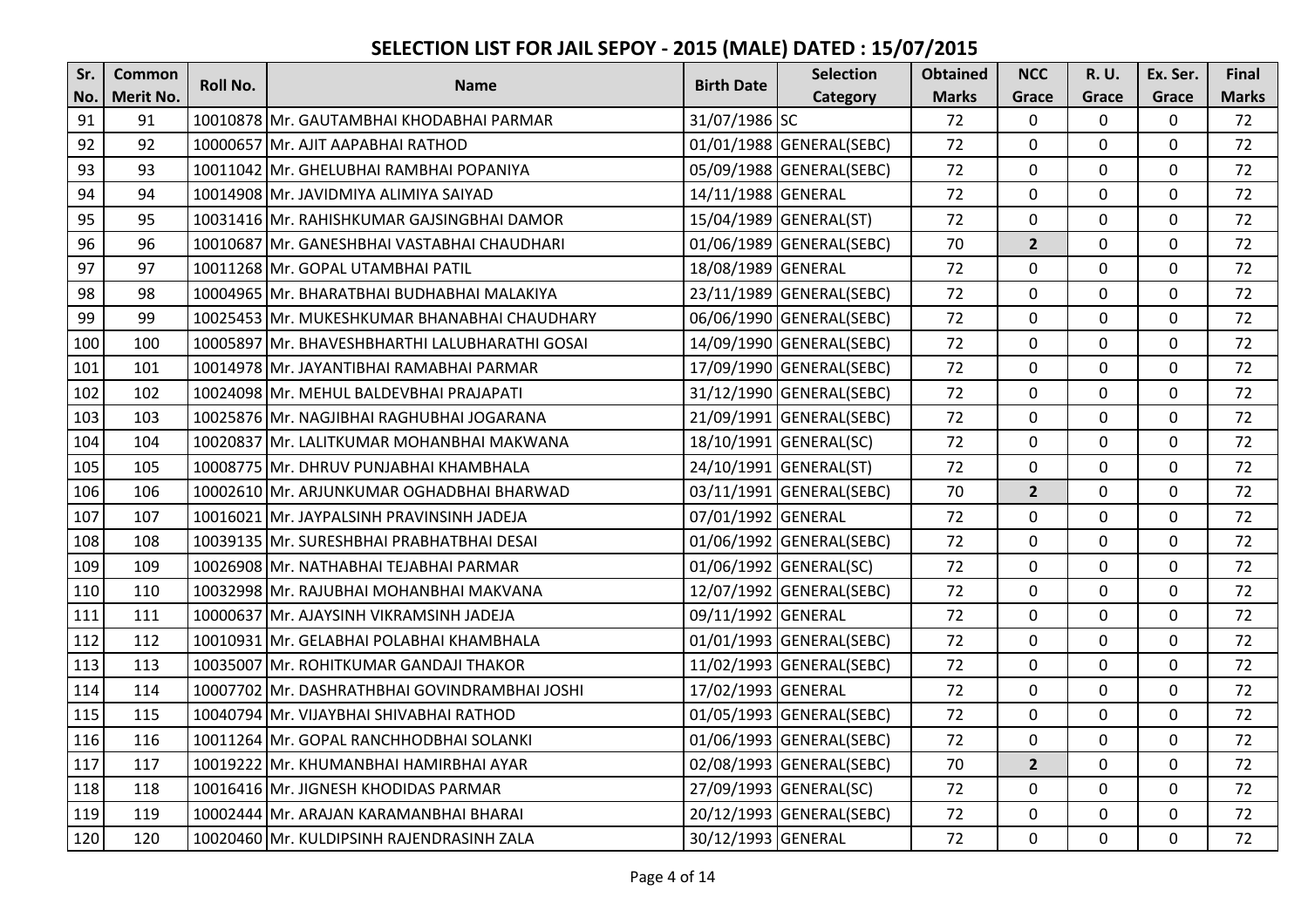| Sr. | <b>Common</b>    | Roll No. | <b>Name</b>                                     | <b>Birth Date</b>  | <b>Selection</b>         | <b>Obtained</b> | <b>NCC</b>     | R. U.        | Ex. Ser.    | Final        |
|-----|------------------|----------|-------------------------------------------------|--------------------|--------------------------|-----------------|----------------|--------------|-------------|--------------|
| No. | <b>Merit No.</b> |          |                                                 |                    | Category                 | <b>Marks</b>    | Grace          | Grace        | Grace       | <b>Marks</b> |
| 121 | 121              |          | 10038586 Mr. SUNIL MANGABHAI GOHIL              |                    | 12/02/1994 GENERAL(SEBC) | 72              | $\mathbf 0$    | $\mathbf 0$  | 0           | 72           |
| 122 | 122              |          | 10011730 Mr. HARDEEPSINH BALVANTSINH DAYMA      |                    | 01/05/1994 GENERAL(SEBC) | 72              | $\mathbf 0$    | $\mathbf{0}$ | $\mathbf 0$ | 72           |
| 123 | 123              |          | 10002425 Mr. ANUPSINH RAIJIBHAI RATHOD          |                    | 22/10/1994 GENERAL(SEBC) | 72              | $\mathbf 0$    | $\mathbf 0$  | $\mathbf 0$ | 72           |
| 124 | 124              |          | 10023898 Mr. MAYURDEVSINH JAGATSINH JADEJA      | 20/12/1994 GENERAL |                          | 72              | 0              | 0            | 0           | 72           |
| 125 | 125              |          | 10035448 Mr. SAHDEVBHAI DILIPBHAI SOLANKI       |                    | 18/01/1995 GENERAL(SEBC) | 72              | $\mathbf{0}$   | $\mathbf{0}$ | $\mathbf 0$ | 72           |
| 126 | 126              |          | 10009579 Mr. DINESHBHAI KARSHANBHAI ZAMPADIYA   |                    | 01/06/1995 GENERAL(SEBC) | 72              | $\Omega$       | $\mathbf{0}$ | 0           | 72           |
| 127 | 127              |          | 10032830 Mr. RAJSI MANDAN BHAI DUVA             |                    | 28/08/1995 GENERAL(SEBC) | 72              | $\mathbf{0}$   | 0            | 0           | 72           |
| 128 | 128              |          | 10024322 Mr. MEHULKUMAR MAVJIBHAI CHAUHAN       |                    | 14/12/1995 GENERAL(SEBC) | 72              | $\mathbf 0$    | $\mathbf 0$  | $\mathbf 0$ | 72           |
| 129 | 129              |          | 10008907 Mr. DILAVARSINH GHANSHAYAMSINH CHAVDA  | 24/01/1996 GENERAL |                          | 72              | $\Omega$       | $\mathbf{0}$ | 0           | 72           |
| 130 | 130              |          | 10024118 Mr. MEHUL GOVINDBHAI BARAIYA           |                    | 24/06/1996 GENERAL(SEBC) | 72              | $\mathbf 0$    | $\mathbf 0$  | $\mathbf 0$ | 72           |
| 131 | 131              |          | 10025800 Mr. NAGAJIBHAI CHHAGANBHAI DABHI       |                    | 22/05/1987 GENERAL(SC)   | 71              | $\mathbf{0}$   | $\mathbf 0$  | $\mathbf 0$ | 71           |
| 132 | 132              |          | 10037518 Mr. SHAILESHKUMAR MALJIBHAI RABARI     |                    | 09/11/1987 GENERAL(SEBC) | 69              | $\overline{2}$ | $\Omega$     | 0           | 71           |
| 133 | 133              |          | 10016541 Mr. JIGNESHKUMAR BABULAL SOLANKI       |                    | 16/02/1988 GENERAL(SC)   | 71              | $\mathbf{0}$   | $\mathbf 0$  | $\mathbf 0$ | 71           |
| 134 | 134              |          | 10014969 Mr. JAYANTIBHAI MANSANGBHAI MALAKIYA   |                    | 01/11/1988 GENERAL(SEBC) | 71              | $\mathbf{0}$   | $\Omega$     | 0           | 71           |
| 135 | 135              |          | 10025454 Mr. MUKESHKUMAR BHANJIBHAI THAKOR      |                    | 01/06/1989 GENERAL(SEBC) | 71              | $\mathbf 0$    | $\mathbf{0}$ | $\mathbf 0$ | 71           |
| 136 | 136              |          | 10035423 Mr. SAGRAMBHAI RAJABHAI KHODA          |                    | 02/06/1989 GENERAL(SEBC) | 71              | $\mathbf 0$    | $\mathbf 0$  | $\mathbf 0$ | 71           |
| 137 | 137              |          | 10000784 Mr. AJITSINH DASHRATHSINH VAGHELA      | 26/07/1989 GENERAL |                          | 71              | $\mathbf 0$    | $\mathbf 0$  | $\mathbf 0$ | 71           |
| 138 | 138              |          | 10010588 Mr. GAJUBHA LALUBHA ZALA               | 19/05/1990 GENERAL |                          | 71              | $\mathbf 0$    | $\mathbf 0$  | $\mathbf 0$ | 71           |
| 139 | 139              |          | 10021841 Mr. MAHESH DULABHAI GOHEL              |                    | 22/08/1990 GENERAL(SEBC) | 71              | $\Omega$       | $\mathbf{0}$ | $\mathbf 0$ | 71           |
| 140 | 140              |          | 10036955 Mr. SATISHKUMAR CHHAGANBHAI PRAJAPATI  |                    | 26/12/1990 GENERAL(SEBC) | 71              | $\mathbf 0$    | 0            | $\mathbf 0$ | 71           |
| 141 | 141              |          | 10020511 Mr. KUNDANSINH DANUBHAI JADAV          |                    | 20/03/1991 GENERAL(SEBC) | 71              | $\mathbf 0$    | $\mathbf 0$  | $\mathbf 0$ | 71           |
| 142 | 142              |          | 10029428 Mr. PRADIPKUMAR DANLABHAI CHAUDHARI    |                    | 23/04/1991 GENERAL(SEBC) | 71              | $\Omega$       | 0            | $\mathbf 0$ | 71           |
| 143 | 143              |          | 10026502 Mr. NARESHBHAI RANABHAI BAVALIYA       |                    | 16/06/1991 GENERAL(SEBC) | 71              | $\mathbf 0$    | $\mathbf 0$  | $\mathbf 0$ | 71           |
| 144 | 144              |          | 10030120 Mr. PRAKASHKUMAR KANJIBHAI PARMAR      |                    | 12/08/1991 GENERAL(SC)   | 69              | 2 <sup>2</sup> | $\mathbf 0$  | $\mathbf 0$ | 71           |
| 145 | 145              |          | 10043673 Mr. YUVARAJSINH NATAVARSINH VIHOL      | 14/09/1991 GENERAL |                          | 71              | $\mathbf 0$    | 0            | $\mathbf 0$ | 71           |
| 146 | 146              |          | 10037314 Mr. SHAILESHBHAI RAMJIBHAI SOLANKI     |                    | 17/12/1991 GENERAL(SEBC) | 71              | $\mathbf 0$    | $\mathbf 0$  | $\mathbf 0$ | 71           |
| 147 | 147              |          | 10014361 Mr. JAGDISHBHAI LAVJIBHAI KHASIYA      |                    | 05/01/1992 GENERAL(SEBC) | 71              | $\mathbf 0$    | $\mathbf 0$  | $\mathbf 0$ | 71           |
| 148 | 148              |          | 10033820 Mr. RAMESHBHAI MANGALBHAI MAKWANA      |                    | 28/02/1992 GENERAL(SEBC) | 71              | $\mathbf{0}$   | $\mathbf 0$  | $\mathbf 0$ | 71           |
| 149 | 149              |          | 10001325 Mr. ALPESHKUMAR RAGHNATHBHAI CHAUDHARY |                    | 10/03/1992 GENERAL(SEBC) | 71              | $\mathbf{0}$   | $\mathbf 0$  | $\mathbf 0$ | 71           |
| 150 | 150              |          | 10012084 Mr. HARESHBHAI JEMABHAI CHAUDHARY      |                    | 01/06/1992 GENERAL(SEBC) | 71              | $\mathbf{0}$   | $\mathbf 0$  | $\mathbf 0$ | 71           |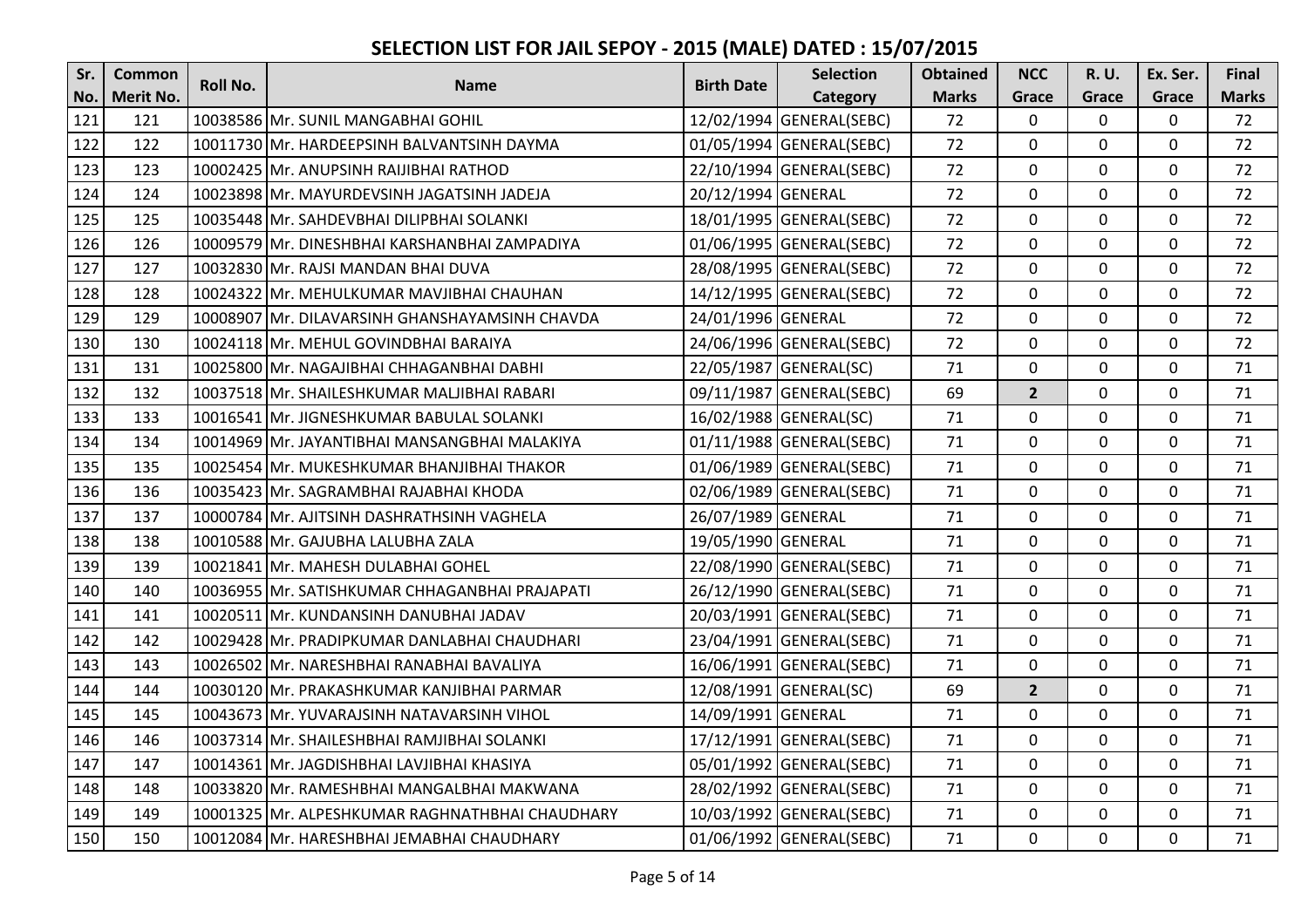| Sr. | <b>Common</b>    | Roll No. | <b>Name</b>                                      | <b>Birth Date</b>  | <b>Selection</b>         | <b>Obtained</b> | <b>NCC</b>     | <b>R.U.</b>    | Ex. Ser.       | Final        |
|-----|------------------|----------|--------------------------------------------------|--------------------|--------------------------|-----------------|----------------|----------------|----------------|--------------|
| No. | <b>Merit No.</b> |          |                                                  |                    | Category                 | <b>Marks</b>    | Grace          | Grace          | Grace          | <b>Marks</b> |
| 151 | 151              |          | 10012320 Mr. HARI MURU GADHAVI                   |                    | 01/06/1992 GENERAL(SEBC) | 71              | $\mathbf 0$    | 0              | $\mathbf 0$    | 71           |
| 152 | 152              |          | 10012214 Mr. HARESHKUMAR GOVINDBHAI CHAUDHARI    | 01/06/1992 GENERAL |                          | 71              | $\mathbf 0$    | $\mathbf 0$    | $\mathbf{0}$   | 71           |
| 153 | 153              |          | 10022330 Mr. MAHESHBHAI VAJUBHAI RATHOD          |                    | 08/06/1992 GENERAL(SEBC) | 71              | $\mathbf 0$    | $\mathbf 0$    | $\mathbf 0$    | 71           |
| 154 | 154              |          | 10040397 Mr. VASHARAM GOKALBHAI KHAMBHLA         |                    | 28/06/1992 GENERAL(SEBC) | 71              | 0              | 0              | 0              | 71           |
| 155 | 155              |          | 10013846 Mr. ILIYAS YUNISHBHAI CHAUHAN           |                    | 07/07/1992 GENERAL(SEBC) | 71              | $\mathbf 0$    | $\mathbf 0$    | $\mathbf{0}$   | 71           |
| 156 | 156              |          | 10010971 Mr. GHANSHYAMBHAI GOVINDBHAI BAMBHANIYA |                    | 18/07/1992 GENERAL(SEBC) | 71              | $\mathbf 0$    | 0              | $\mathbf 0$    | 71           |
| 157 | 157              |          | 10035471 Mr. SAHDEVSINH ANIRUDDHSINH JADEJA      | 17/02/1993 GENERAL |                          | 71              | $\mathbf 0$    | 0              | $\mathbf 0$    | 71           |
| 158 | 158              |          | 10022758 Mr. MAHIPALSINH GAJENDRASINH GOHIL      | 04/04/1993 GENERAL |                          | 71              | $\mathbf{0}$   | 0              | $\mathbf 0$    | 71           |
| 159 | 159              |          | 10037182 Mr. SHAILESH DADUBHAI KAMALIYA          |                    | 18/04/1993 GENERAL(SEBC) | 69              | $\overline{2}$ | $\Omega$       | $\mathbf 0$    | 71           |
| 160 | 160              |          | 10029486 Mr. PRADIPKUMAR RAMBHAI CHAUHAN         |                    | 03/05/1993 GENERAL(SEBC) | 71              | $\mathbf 0$    | 0              | $\mathbf 0$    | 71           |
| 161 | 161              |          | 10018274 Mr. KANJIBHAI DHANABHAI CHAVADA         |                    | 01/06/1993 GENERAL(SC)   | 71              | $\mathbf 0$    | 0              | $\mathbf 0$    | 71           |
| 162 | 162              |          | 10030149 Mr. PRAKASHKUMAR MAFABHAI PARMAR        |                    | 21/06/1993 GENERAL(SC)   | 71              | $\Omega$       | 0              | 0              | 71           |
| 163 | 163              |          | 10025944 Mr. NANDKUMAR SURESHBHAI PUROHIT        | 28/06/1993 GENERAL |                          | 71              | $\mathbf{0}$   | $\mathbf 0$    | $\mathbf 0$    | 71           |
| 164 | 164              |          | 10030698 Mr. PRAVINBHAI NAGARBHAI GABU           |                    | 20/07/1993 GENERAL(SEBC) | 71              | $\mathbf{0}$   | $\Omega$       | $\mathbf 0$    | 71           |
| 165 | 165              |          | 10025783 Mr. NAGA RAJSHI KARANGIYA               |                    | 21/11/1993 GENERAL(SEBC) | 71              | 0              | 0              | $\mathbf 0$    | 71           |
| 166 | 166              |          | 10037694 Mr. SHAKTISINH JAGDISHSINH GOHIL        | 20/12/1993 GENERAL |                          | 71              | 0              | 0              | $\mathbf 0$    | 71           |
| 167 | 167              |          | 10020640 Mr. LAKSHAMANSINH JASVANTSINH CHAUHAN   |                    | 24/12/1993 GENERAL(SEBC) | 71              | $\mathbf{0}$   | $\Omega$       | $\mathbf 0$    | 71           |
| 168 | 168              |          | 10005579 Mr. BHARATSINH CHANDUSINH RATHOD        |                    | 25/12/1993 GENERAL(SEBC) | 71              | 0              | $\Omega$       | $\mathbf 0$    | 71           |
| 169 | 169              |          | 10024027 Mr. MAYURSINH KALUBHA JADEJA            | 17/01/1994 GENERAL |                          | 69              | $\overline{2}$ | $\mathbf{0}$   | $\overline{0}$ | 71           |
| 170 | 170              |          | 10011709 Mr. HARADEVBHAI AJABHAI SHIYAL          |                    | 27/01/1994 GENERAL(SEBC) | 71              | $\mathbf 0$    | $\Omega$       | $\mathbf 0$    | 71           |
| 171 | 171              |          | 10019934 Mr. KISHANKUMAR HARIBHAI CHAUDHARI      |                    | 23/02/1994 GENERAL(SEBC) | 71              | $\mathbf 0$    | 0              | $\mathbf 0$    | 71           |
| 172 | 172              |          | 10038025 Mr. SHIVRAJSINH RAJENDRASINH JADEJA     | 31/05/1994 GENERAL |                          | 71              | $\Omega$       | 0              | $\mathbf 0$    | 71           |
| 173 | 173              |          | 10018155 Mr. KANABHAI DANABHAI KUMBHAR           |                    | 29/08/1994 GENERAL(SEBC) | 71              | $\mathbf 0$    | $\mathbf 0$    | $\mathbf 0$    | 71           |
| 174 | 174              |          | 10042343 Mr. VIPULBHAI GOKULBHAI SABHAD          |                    | 21/11/1994 GENERAL(SEBC) | 71              | 0              | 0              | $\mathbf 0$    | 71           |
| 175 | 175              |          | 10001513 Mr. AMIT NARAYANBHAI RABARI             |                    | 27/12/1994 GENERAL(SEBC) | 71              | $\mathbf 0$    | 0              | $\mathbf 0$    | 71           |
| 176 | 176              |          | 10019458 Mr. KIRANKUMAR DHIRUBHAI PARMAR         |                    | 01/03/1995 GENERAL(SEBC) | 71              | $\mathbf 0$    | $\mathbf 0$    | $\mathbf 0$    | 71           |
| 177 | 177              |          | 10013994 Mr. IPANBHAI NARSUNGJI MAKAVANA         |                    | 01/06/1995 GENERAL(SEBC) | 71              | $\mathbf 0$    | 0              | $\mathbf 0$    | 71           |
| 178 | 178              |          | 10004103 Mr. AZAD JAYANTIBHAI PATANI             |                    | 05/11/1995 GENERAL(SEBC) | 71              | $\mathbf 0$    | $\mathbf 0$    | $\mathbf 0$    | 71           |
| 179 | 179              |          | 10020343 Mr. KULDIP CHIMANBHAI DEVBHADINGAJI     |                    | 26/05/1996 GENERAL(SEBC) | 71              | $\mathbf 0$    | $\mathbf 0$    | $\mathbf 0$    | 71           |
| 180 | 180              |          | 10017335 Mr. KALPESH BHANUBHAI CHAVDA            |                    | 01/07/1996 GENERAL(SEBC) | 71              | $\mathbf 0$    | $\overline{0}$ | $\mathbf 0$    | 71           |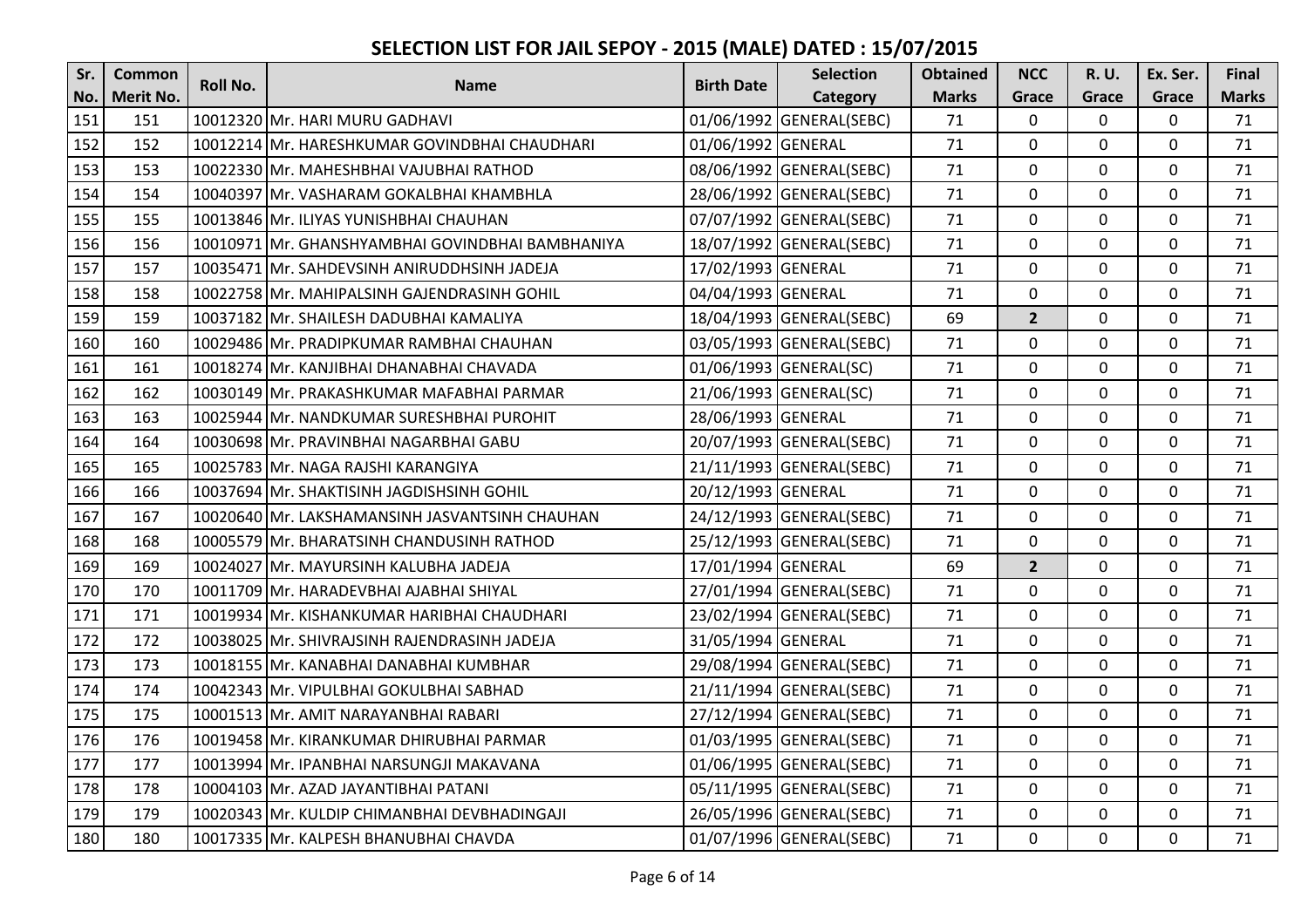| Sr. | <b>Common</b>    | Roll No. | <b>Name</b>                                  | <b>Birth Date</b>  | <b>Selection</b>         | <b>Obtained</b> | <b>NCC</b>     | <b>R.U.</b>  | Ex. Ser.    | Final        |
|-----|------------------|----------|----------------------------------------------|--------------------|--------------------------|-----------------|----------------|--------------|-------------|--------------|
| No. | <b>Merit No.</b> |          |                                              |                    | Category                 | <b>Marks</b>    | Grace          | Grace        | Grace       | <b>Marks</b> |
| 181 | 181              |          | 10017130 Mr. JITUDAN LAXMIDAN GADHVI         |                    | 14/07/1996 GENERAL(SEBC) | 71              | $\mathbf 0$    | $\Omega$     | $\mathbf 0$ | 71           |
| 182 | 182              |          | 10007986 Mr. DEVENDRASINH NAVINSINH RATHOD   | 03/08/1996 GENERAL |                          | 71              | 0              | 0            | $\mathbf 0$ | 71           |
| 183 | 183              |          | 10003370 Mr. ASHOKBHAI RAMANBHAI ROJASARA    |                    | 04/08/1996 GENERAL(SEBC) | 71              | $\Omega$       | 0            | 0           | 71           |
| 184 | 184              |          | 10020316 Mr. KULDEEPSINH DHARMENDRASINH ZALA | 14/10/1988 GENERAL |                          | 70              | 0              | 0            | $\mathbf 0$ | 70           |
| 185 | 185              |          | 10007466 Mr. DAKSHESHKUMAR UMESHBHAI SOLANKI |                    | 24/10/1988 GENERAL(SC)   | 66              | $\overline{0}$ | 4            | $\mathbf 0$ | 70           |
| 186 | 186              |          | 10035428 Mr. SAHADEVBHAI BIJALBHAI DEGAMA    |                    | 15/01/1989 GENERAL(SEBC) | 70              | 0              | $\Omega$     | $\mathbf 0$ | 70           |
| 187 | 187              |          | 10005444 Mr. BHARATKUMAR MAFATLAL PARMAR     |                    | 11/06/1989 GENERAL(SC)   | 70              | $\mathbf 0$    | $\mathbf 0$  | $\mathbf 0$ | 70           |
| 188 | 188              |          | 10004894 Mr. BHARAT RAJASHIBHAI CHAVDA       |                    | 01/07/1989 GENERAL(SEBC) | 70              | 0              | 0            | $\mathbf 0$ | 70           |
| 189 | 189              |          | 10031994 Mr. RAJDIPSINH DEVADASBHAI ZALA     |                    | 05/09/1989 GENERAL(SEBC) | 70              | 0              | 0            | $\mathbf 0$ | 70           |
| 190 | 190              |          | 10003481 Mr. ASHOKKUMAR LALJIBHAI JADAV      |                    | 28/09/1989 GENERAL(SEBC) | 70              | $\overline{0}$ | $\mathbf 0$  | $\mathbf 0$ | 70           |
| 191 | 191              |          | 10016221 Mr. JERAMBHAI HARIBHAI BHARAVAD     |                    | 21/12/1989 GENERAL(SEBC) | 70              | $\mathbf 0$    | $\mathbf 0$  | $\mathbf 0$ | 70           |
| 192 | 192              |          | 10029895 Mr. PRAKASHBHAI KANTIBHAI CHAUHAN   |                    | 09/03/1990 GENERAL(SC)   | 70              | 0              | 0            | $\mathbf 0$ | 70           |
| 193 | 193              |          | 10019439 Mr. KIRANKUMAR CHANDUBHAI PATEL     | 01/06/1990 GENERAL |                          | 70              | $\mathbf 0$    | $\mathbf 0$  | $\mathbf 0$ | 70           |
| 194 | 194              |          | 10030757 Mr. PRAVINBHAI SHIVABHAI YADAV      |                    | 01/06/1990 GENERAL(SEBC) | 70              | $\mathbf 0$    | 0            | $\mathbf 0$ | 70           |
| 195 | 195              |          | 10036212 Mr. SANJAYKUMAR ABHESINH ZALA       |                    | 14/06/1990 GENERAL(SEBC) | 70              | $\mathbf 0$    | $\mathbf 0$  | $\mathbf 0$ | 70           |
| 196 | 196              |          | 10038013 Mr. SHIVRAJBHAI DILUBHAI VARU       |                    | 09/08/1990 GENERAL(SEBC) | 70              | $\overline{0}$ | $\Omega$     | $\mathbf 0$ | 70           |
| 197 | 197              |          | 10022593 Mr. MAHESHKUMAR MOHANSINH BARIA     |                    | 26/12/1990 GENERAL(SEBC) | 70              | $\mathbf 0$    | 0            | $\mathbf 0$ | 70           |
| 198 | 198              |          | 10008197 Mr. DHARMENDRA AJITBHAI SONDHA      |                    | 31/12/1990 GENERAL(SEBC) | 68              | $\overline{2}$ | $\Omega$     | 0           | 70           |
| 199 | 199              |          | 10012847 Mr. HASMUKHBHAI PREMJIBHAI SAROLA   |                    | 03/01/1991 GENERAL(SEBC) | 68              | $\overline{2}$ | $\mathbf{0}$ | $\mathbf 0$ | 70           |
| 200 | 200              |          | 10043151 Mr. VISHNUBHAI GAFURBHAI DESAI      |                    | 06/01/1991 GENERAL(SEBC) | 70              | 0              | 0            | $\mathbf 0$ | 70           |
| 201 | 201              |          | 10016705 Mr. JITABHAI KAMABHAI CHAUDHARY     |                    | 21/01/1991 GENERAL(SEBC) | 70              | $\mathbf 0$    | 0            | $\mathbf 0$ | 70           |
| 202 | 202              |          | 10009788 Mr. DINESHKUMAR GOVINDBHAI BARAIYA  | 23/02/1991 GENERAL |                          | 70              | $\Omega$       | 0            | $\mathbf 0$ | 70           |
| 203 | 203              |          | 10004531 Mr. BAVKUBHAI SAVSHIBHAI MAKWANA    |                    | 20/03/1991 GENERAL(SEBC) | 70              | $\overline{0}$ | $\mathbf 0$  | $\mathbf 0$ | 70           |
| 204 | 204              |          | 10018658 Mr. KARANSINH JIVAJI GOHIL          | 01/06/1991 GENERAL |                          | 70              | $\mathbf{0}$   | 0            | $\mathbf 0$ | 70           |
| 205 | 205              |          | 10011314 Mr. GOPALBHAI PRABHUBHAI DABHI      | 25/08/1991 GENERAL |                          | 70              | 0              | 0            | $\mathbf 0$ | 70           |
| 206 | 206              |          | 10022491 Mr. MAHESHKUMAR GOVINDBHAI SOLANKI  |                    | 20/09/1991 GENERAL(SEBC) | 70              | $\mathbf 0$    | $\Omega$     | $\mathbf 0$ | 70           |
| 207 | 207              |          | 10007678 Mr. DASHRATH JORSANGBHAI RATHOD     |                    | 14/10/1991 GENERAL(SEBC) | 70              | 0              | 0            | $\mathbf 0$ | 70           |
| 208 | 208              |          | 10005694 Mr. BHASKARRAY PRAVINKUMAR JOSHI    | 12/11/1991 GENERAL |                          | 70              | $\Omega$       | $\mathbf 0$  | $\mathbf 0$ | 70           |
| 209 | 214              |          | 10031280 Mr. PUNITKUMAR ISHVARBHAI SOLANKI   | 08/05/1992 SEBC    |                          | 70              | $\mathbf 0$    | $\mathbf 0$  | $\mathbf 0$ | 70           |
| 210 | 216              |          | 10017969 Mr. KAMLESHBHAI SAMATBHAI MAKVANA   | 01/06/1992 SC      |                          | 70              | $\mathbf 0$    | $\mathbf 0$  | $\mathbf 0$ | 70           |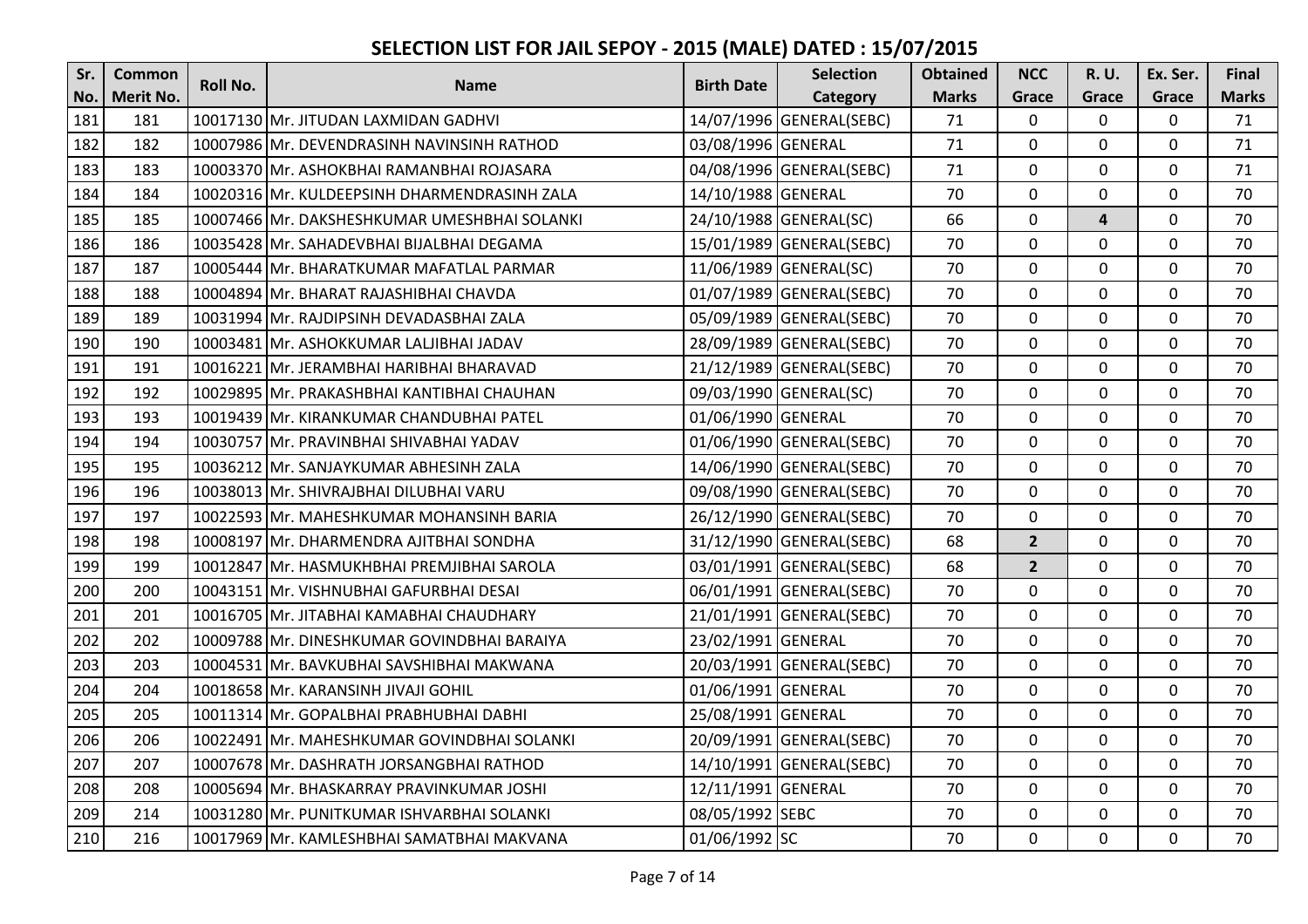| Sr. | <b>Common</b>    | <b>Roll No.</b> |                                             |                   | <b>Selection</b> | <b>Obtained</b> | <b>NCC</b>     | <b>R.U.</b>  | Ex. Ser.     | Final        |
|-----|------------------|-----------------|---------------------------------------------|-------------------|------------------|-----------------|----------------|--------------|--------------|--------------|
| No. | <b>Merit No.</b> |                 | <b>Name</b>                                 | <b>Birth Date</b> | Category         | <b>Marks</b>    | Grace          | Grace        | Grace        | <b>Marks</b> |
| 211 | 217              |                 | 10000651 Mr. AJEETSINH DOLATSINH KHANT      | 17/06/1992 SEBC   |                  | 70              | $\Omega$       | 0            | $\mathbf 0$  | 70           |
| 212 | 218              |                 | 10027338 Mr. NIKUNJ KUMAR MANHARDAN GADHAVI | 28/08/1992 SEBC   |                  | 70              | $\mathbf{0}$   | $\Omega$     | $\mathbf 0$  | 70           |
| 213 | 222              |                 | 10007931 Mr. DEVENDRADAN PRABHUDAN GADHAVI  | 03/01/1993 SEBC   |                  | 70              | $\Omega$       | $\Omega$     | 0            | 70           |
| 214 | 223              |                 | 10016223 Mr. JERAMBHAI SOMABHAI BHARAVAD    | 05/01/1993 SEBC   |                  | 70              | $\mathbf 0$    | $\mathbf 0$  | 0            | 70           |
| 215 | 224              |                 | 10018153 Mr. KANABHAI BHIMABHAI BHATU       | 26/01/1993 SEBC   |                  | 70              | $\mathbf{0}$   | $\mathbf 0$  | $\mathbf 0$  | 70           |
| 216 | 225              |                 | 10026433 Mr. NARESHBHAI JESABHAI SHIYAL     | 14/02/1993 SEBC   |                  | 70              | $\Omega$       | $\Omega$     | 0            | 70           |
| 217 | 227              |                 | 10000182 Mr. AJAY BHARATBHAI SAVASETA       | 10/03/1993 SEBC   |                  | 70              | $\mathbf 0$    | $\mathbf 0$  | $\mathbf 0$  | 70           |
| 218 | 228              |                 | 10015788 Mr. JAYESHKUMAR NATHUBHAI DABHI    | 13/04/1993 SEBC   |                  | 70              | $\mathbf{0}$   | $\mathbf 0$  | $\mathbf{0}$ | 70           |
| 219 | 230              |                 | 10009857 Mr. DINESHKUMAR RAJABHAI CHAUDHARY | 16/05/1993 SEBC   |                  | 70              | $\mathbf 0$    | 0            | $\mathbf 0$  | 70           |
| 220 | 232              |                 | 10026898 Mr. NATAVARSINH PRADHANSINH PARMAR | 01/06/1993 SEBC   |                  | 70              | $\mathbf{0}$   | $\mathbf 0$  | $\mathbf 0$  | 70           |
| 221 | 234              |                 | 10037059 Mr. SAVANKUMAR KANUBHAI DESAI      | 20/12/1993 SEBC   |                  | 68              | $\overline{2}$ | 0            | $\mathbf 0$  | 70           |
| 222 | 235              |                 | 10038546 Mr. SUMERSINH MANOJBHAI PARMAR     | 20/12/1993 SC     |                  | 70              | $\Omega$       | $\mathbf 0$  | $\mathbf 0$  | 70           |
| 223 | 236              |                 | 10036000 Mr. SANJAY TULSHIBHAI MAKWANA      | 22/02/1994 SEBC   |                  | 70              | $\mathbf{0}$   | $\mathbf 0$  | $\mathbf 0$  | 70           |
| 224 | 237              |                 | 10019839 Mr. KISHAN AMARUBHAI VANIYA        | 22/02/1994 SEBC   |                  | 70              | $\mathbf 0$    | 0            | $\mathbf 0$  | 70           |
| 225 | 239              |                 | 10020555 Mr. LAKHA KARMANBHAI KODIYATAR     | 29/04/1994 SEBC   |                  | 68              | $\overline{2}$ | $\mathbf 0$  | $\mathbf 0$  | 70           |
| 226 | 240              |                 | 10008779 Mr. DHRUVKUMAR MAHENDRAKUMAR BAROT | 24/06/1994 SEBC   |                  | 70              | $\mathbf 0$    | 0            | 0            | 70           |
| 227 | 241              |                 | 10034712 Mr. RAVINDRASINH BABUSINH ZALA     | 30/06/1994 SEBC   |                  | 70              | $\mathbf{0}$   | 0            | 0            | 70           |
| 228 | 242              |                 | 10018388 Mr. KANUBHAI BHIKHABHAI MIR        | 08/07/1994 SEBC   |                  | 70              | $\mathbf{0}$   | $\Omega$     | 0            | 70           |
| 229 | 243              |                 | 10004520 Mr. BATHABHAI SHAILESHBHAI BHARVAD | 01/08/1994 SEBC   |                  | 70              | $\Omega$       | $\mathbf{0}$ | $\mathbf{0}$ | 70           |
| 230 | 245              |                 | 10017071 Mr. JITESHBHAI TRIKAMBHAI DUMADIYA | 18/11/1994 SEBC   |                  | 70              | $\mathbf 0$    | 0            | 0            | 70           |
| 231 | 248              |                 | 10034085 Mr. RANABHAI LAXMANBHAI KHOLA      | 09/01/1995 SEBC   |                  | 70              | $\mathbf 0$    | $\Omega$     | 0            | 70           |
| 232 | 249              |                 | 10040175 Mr. VANRAJBHAI JILUBHAI CHOSLA     | 09/01/1995 SEBC   |                  | 70              | $\Omega$       | $\Omega$     | $\mathbf{0}$ | 70           |
| 233 | 250              |                 | 10037700 Mr. SHAKTISINH JORUBHAI PARMAR     | 05/03/1995 SEBC   |                  | 70              | $\mathbf{0}$   | $\mathbf 0$  | $\mathbf 0$  | 70           |
| 234 | 251              |                 | 10011719 Mr. HARCHANDBHAI POPATBHAI SUTHAR  | 01/05/1995 SEBC   |                  | 70              | $\mathbf{0}$   | $\mathbf 0$  | $\mathbf 0$  | 70           |
| 235 | 252              |                 | 10008204 Mr. DHARMENDRA DANJIBHAI PARMAR    | 20/06/1995 SC     |                  | 70              | $\mathbf 0$    | 0            | $\mathbf 0$  | 70           |
| 236 | 253              |                 | 10034108 Mr. RANCHHOD MAKHABHAI BHUNDIYA    | 01/10/1995 SEBC   |                  | 70              | $\mathbf 0$    | $\mathbf 0$  | $\mathbf 0$  | 70           |
| 237 | 254              |                 | 10029769 Mr. PRAKASH RAJUBHAI PATNI         | 17/12/1995 SEBC   |                  | 70              | $\mathbf 0$    | $\mathbf 0$  | $\mathbf 0$  | 70           |
| 238 | 255              |                 | 10015030 Mr. JAYBHAN UDAYBHAN GADHAVI       | 09/05/1996 SEBC   |                  | 70              | $\Omega$       | $\mathbf 0$  | $\mathbf 0$  | 70           |
| 239 | 257              |                 | 10010942 Mr. GHANSHAYAM BACHUBHAI CHAUHAN   | 02/09/1986 SEBC   |                  | 67              | $\overline{2}$ | $\mathbf 0$  | $\mathbf 0$  | 69           |
| 240 | 258              |                 | 10009114 Mr. DILIPJI PRADHANJI PARMAR       | 04/04/1987 SEBC   |                  | 69              | $\mathbf{0}$   | $\mathbf 0$  | $\mathbf 0$  | 69           |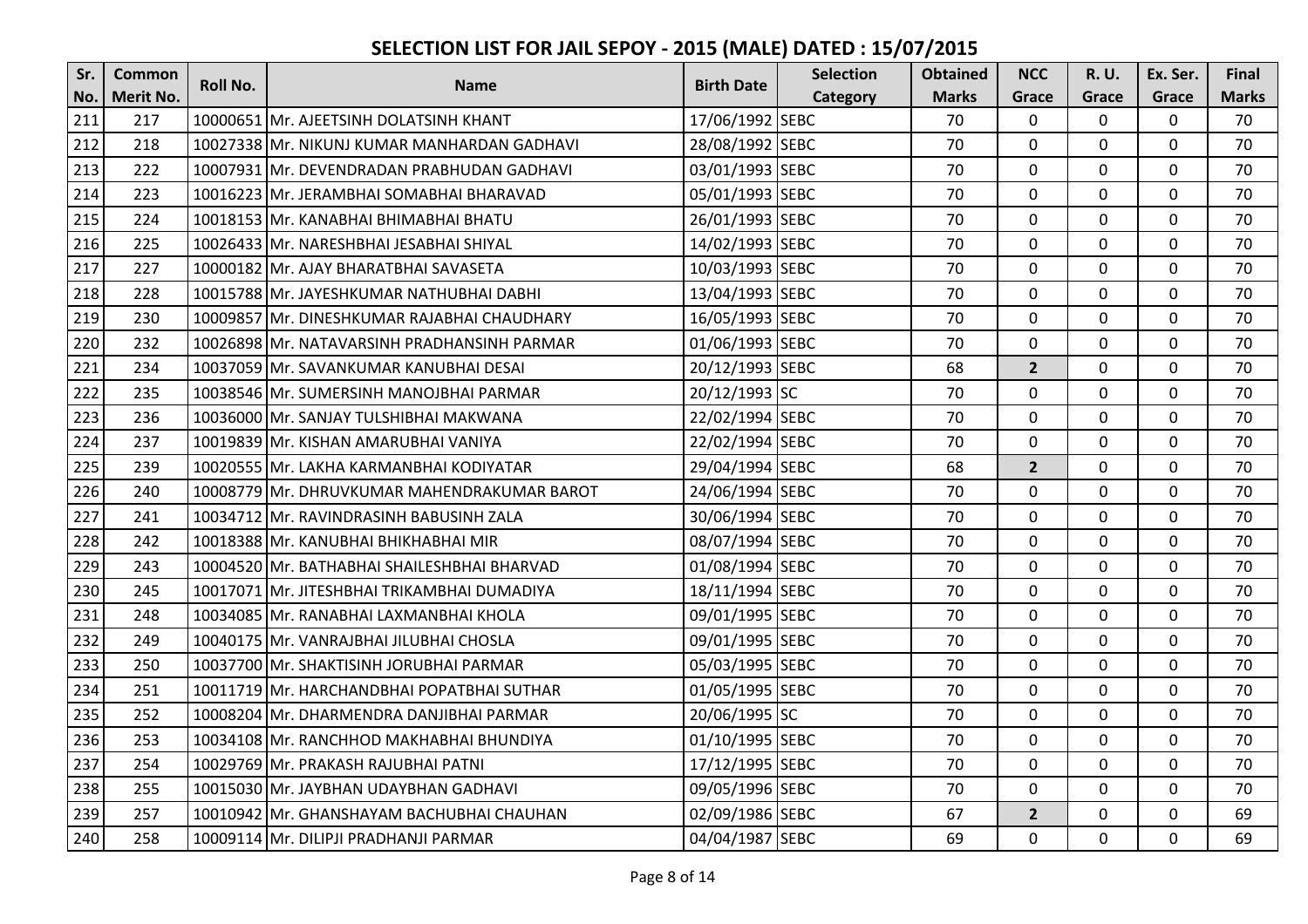| Sr. | <b>Common</b>    | <b>Roll No.</b> |                                                  | <b>Birth Date</b> | <b>Selection</b> | <b>Obtained</b> | <b>NCC</b>     | <b>R.U.</b>    | Ex. Ser.    | Final        |
|-----|------------------|-----------------|--------------------------------------------------|-------------------|------------------|-----------------|----------------|----------------|-------------|--------------|
| No. | <b>Merit No.</b> |                 | <b>Name</b>                                      |                   | Category         | <b>Marks</b>    | Grace          | Grace          | Grace       | <b>Marks</b> |
| 241 | 259              |                 | 10002954 Mr. ARVINDJI CHANDUJI THAKOR            | 30/04/1987 SEBC   |                  | 69              | $\mathbf 0$    | $\Omega$       | $\mathbf 0$ | 69           |
| 242 | 260              |                 | 10038050 Mr. SHRAVANJI BHUPTAJI THAKOR           | 04/11/1987 SEBC   |                  | 69              | $\mathbf 0$    | $\Omega$       | $\mathbf 0$ | 69           |
| 243 | 261              |                 | 10003362 Mr. ASHOKBHAI PREMABHAI PATEL           | 15/05/1988 SEBC   |                  | 69              | $\Omega$       | $\Omega$       | 0           | 69           |
| 244 | 265              |                 | 10028750 Mr. PARESHKUMAR MAHENDRAKUMAR CHAUDHARI | 23/05/1989 SEBC   |                  | 69              | 0              | $\Omega$       | $\mathbf 0$ | 69           |
| 245 | 267              |                 | 10029463 Mr. PRADIPKUMAR MANJABHAI GAIN          | 17/06/1989 ST     |                  | 69              | $\mathbf 0$    | $\mathbf 0$    | $\mathbf 0$ | 69           |
| 246 | 268              |                 | 10013829 Mr. IKBAL ISMAILBHAI SUMRA              | 21/09/1989 SEBC   |                  | 69              | 0              | $\Omega$       | 0           | 69           |
| 247 | 270              |                 | 10016637 Mr. JIGNESHKUMAR PRAVINBHAI SOLANKI     | 02/03/1990 SC     |                  | 69              | $\mathbf 0$    | $\mathbf 0$    | $\mathbf 0$ | 69           |
| 248 | 271              |                 | 10016224 Mr. JERAMBHAI SURABHAI BHARVAD          | 30/03/1990 SEBC   |                  | 69              | $\mathbf{0}$   | $\Omega$       | $\mathbf 0$ | 69           |
| 249 | 272              |                 | 10015887 Mr. JAYMALBHAI VELABHAI RABARI          | 04/04/1990 SEBC   |                  | 69              | 0              | 0              | $\mathbf 0$ | 69           |
| 250 | 273              |                 | 10003833 Mr. ASHVINKUMAR VINUBHAI DABHI          | 05/04/1990 SEBC   |                  | 69              | $\overline{0}$ | $\mathbf 0$    | $\mathbf 0$ | 69           |
| 251 | 274              |                 | 10014542 Mr. JAIMINKUMAR GIRISHKUMAR CHAUDHARI   | 19/04/1990 SEBC   |                  | 69              | $\Omega$       | $\mathbf 0$    | $\mathbf 0$ | 69           |
| 252 | 276              |                 | 10018168 Mr. KANABHAI MAGHABHAI CHAUDHARY        | 16/05/1990 SEBC   |                  | 69              | 0              | 0              | $\mathbf 0$ | 69           |
| 253 | 277              |                 | 10021191 Mr. MADRUPBHAI NARANBHAI PATEL          | 01/06/1990 SEBC   |                  | 69              | $\mathbf 0$    | $\mathbf 0$    | $\mathbf 0$ | 69           |
| 254 | 278              |                 | 10027260 Mr. NIKUL RAMBHAI SOLANKI               | 01/06/1990 SEBC   |                  | 69              | $\mathbf 0$    | 0              | $\mathbf 0$ | 69           |
| 255 | 279              |                 | 10004806 Mr. BHANUKUMAR BHEMAGIBHAI PARMAR       | 01/06/1990 SC     |                  | 69              | 0              | $\mathbf 0$    | $\mathbf 0$ | 69           |
| 256 | 280              |                 | 10017129 Mr. JITUDAN IHARDAN GADHAVI             | 01/06/1990 SEBC   |                  | 69              | $\mathbf 0$    | $\Omega$       | $\mathbf 0$ | 69           |
| 257 | 281              |                 | 10003355 Mr. ASHOKBHAI PARAKHAJI CHAUDHARI       | 01/06/1990 SEBC   |                  | 67              | $\overline{2}$ | $\mathbf 0$    | $\mathbf 0$ | 69           |
| 258 | 283              |                 | 10019919 Mr. KISHANKUMAR BABUBHAI CHAUDHARI      | 15/07/1990 SEBC   |                  | 69              | $\mathbf{0}$   | $\Omega$       | 0           | 69           |
| 259 | 284              |                 | 10000806 Mr. AJITSINH MANHARSINH ZALA            | 20/07/1990 SEBC   |                  | 69              | $\mathbf 0$    | $\Omega$       | $\mathbf 0$ | 69           |
| 260 | 285              |                 | 10019607 Mr. KIRANSINH JITENDRASINH ZALA         | 10/08/1990 SEBC   |                  | 69              | 0              | $\Omega$       | $\mathbf 0$ | 69           |
| 261 | 286              |                 | 10006018 Mr. BHAVESHKUMAR MAVABHAI MIYATRA       | 28/08/1990 SEBC   |                  | 69              | $\mathbf 0$    | 0              | 0           | 69           |
| 262 | 287              |                 | 10013556 Mr. HITESHGAR TULSHIGAR GUSAI           | 14/09/1990 SEBC   |                  | 69              | $\Omega$       | $\Omega$       | $\mathbf 0$ | 69           |
| 263 | 288              |                 | 10025946 Mr. NANDRAJ JORUBHAI ROHADIA            | 01/11/1990 SEBC   |                  | 69              | $\mathbf{0}$   | $\mathbf 0$    | $\mathbf 0$ | 69           |
| 264 | 289              |                 | 10007901 Mr. DEVAYAT HARDASBHAI BAMBHAVA         | 20/04/1991 SEBC   |                  | 67              | $\overline{2}$ | $\Omega$       | $\mathbf 0$ | 69           |
| 265 | 290              |                 | 10011655 Mr. HAKAMDAS GANESHDAS SADHU            | 01/06/1991 SEBC   |                  | 69              | 0              | 0              | $\mathbf 0$ | 69           |
| 266 | 291              |                 | 10034539 Mr. RAVI MANSURBHAI DANGAR              | 01/06/1991 SEBC   |                  | 69              | $\overline{0}$ | $\Omega$       | $\mathbf 0$ | 69           |
| 267 | 293              |                 | 10012989 Mr. HEMRAJ VALLABHBHAI PARMAR           | 12/07/1991 SEBC   |                  | 69              | 0              | 0              | $\mathbf 0$ | 69           |
| 268 | 295              |                 | 10014281 Mr. JAGDISH NANJIBHAI PADHIYAR          | 21/09/1991 SEBC   |                  | 69              | $\Omega$       | $\mathbf 0$    | $\mathbf 0$ | 69           |
| 269 | 296              |                 | 10010969 Mr. GHANSHYAMBHAI GORABHAI JADAV        | 30/09/1991 SC     |                  | 69              | $\mathbf 0$    | $\mathbf 0$    | $\mathbf 0$ | 69           |
| 270 | 297              |                 | 10011543 Mr. GOVINDKUMAR MANILAL CHAUDHARI       | 06/10/1991 SEBC   |                  | 69              | $\mathbf 0$    | $\overline{0}$ | $\mathbf 0$ | 69           |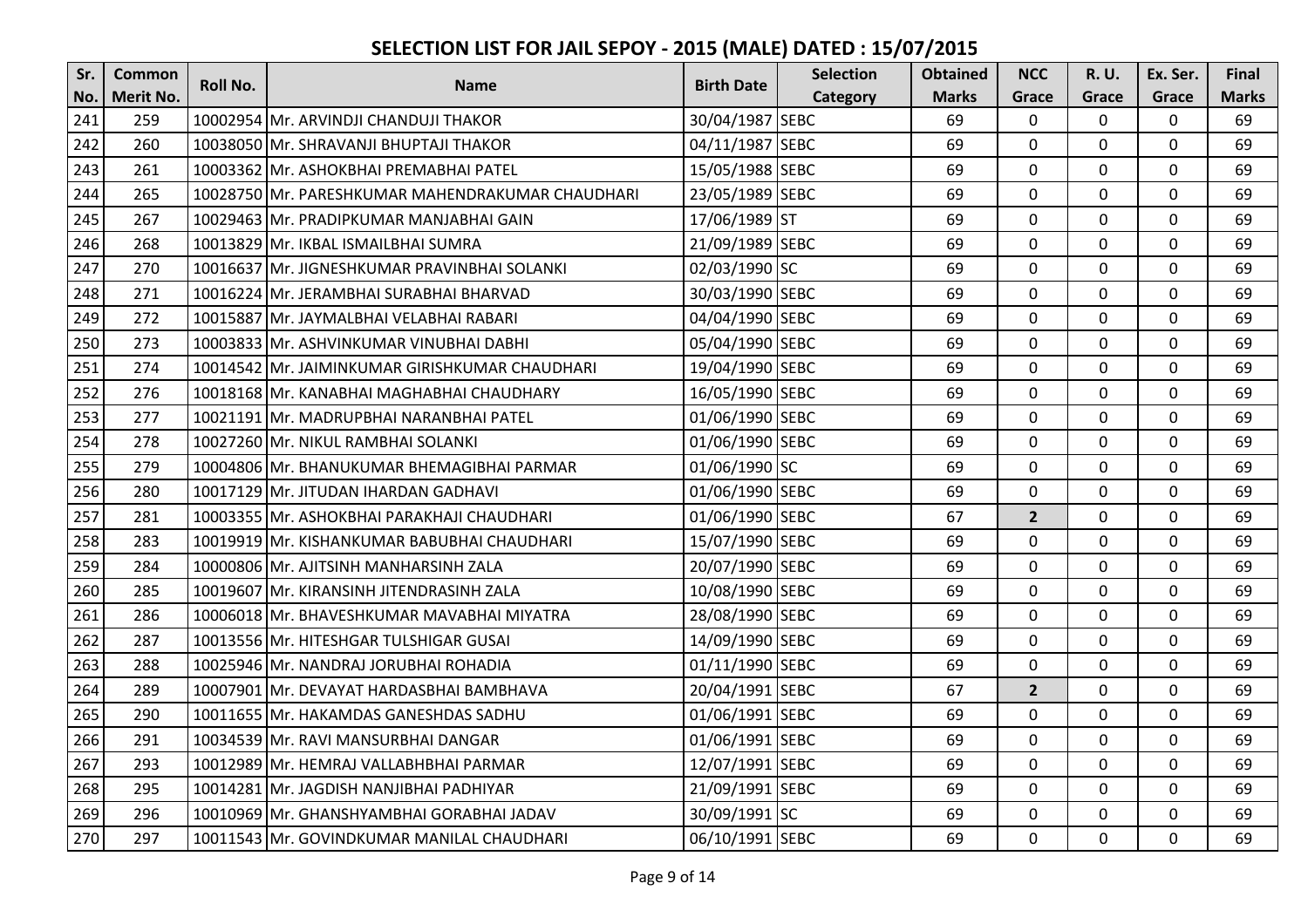| Sr. | <b>Common</b>    | <b>Roll No.</b> |                                               |                   | <b>Selection</b> | <b>Obtained</b> | <b>NCC</b>     | <b>R.U.</b>             | Ex. Ser.       | Final        |
|-----|------------------|-----------------|-----------------------------------------------|-------------------|------------------|-----------------|----------------|-------------------------|----------------|--------------|
| No. | <b>Merit No.</b> |                 | <b>Name</b>                                   | <b>Birth Date</b> | Category         | <b>Marks</b>    | Grace          | Grace                   | Grace          | <b>Marks</b> |
| 271 | 298              |                 | 10018684 Mr. KARANSINH RANJITSINH BARIA       | 16/10/1991 SEBC   |                  | 69              | $\mathbf{0}$   | $\Omega$                | $\overline{0}$ | 69           |
| 272 | 300              |                 | 10005927 Mr. BHAVESHKUMAR BALDEVBHAI PANDYA   | 09/12/1991 SC     |                  | 69              | 0              | $\Omega$                | $\mathbf 0$    | 69           |
| 273 | 301              |                 | 10021413 Mr. MAHENDRA POPATBHAI KALSARIYA     | 22/01/1992 SEBC   |                  | 69              | $\mathbf 0$    | $\Omega$                | 0              | 69           |
| 274 | 302              |                 | 10002008 Mr. ANILKUMAR DILEEPBHAI PARMAR      | 01/02/1992 SC     |                  | 69              | $\mathbf 0$    | $\Omega$                | $\mathbf 0$    | 69           |
| 275 | 304              |                 | 10011704 Mr. HANUBHAI MANUBHAI BOLIYA         | 17/03/1992 SEBC   |                  | 69              | $\overline{0}$ | 0                       | $\mathbf 0$    | 69           |
| 276 | 305              |                 | 10011515 Mr. GOVINDBHAI SOMABHAI RABARI       | 08/04/1992 SEBC   |                  | 69              | $\Omega$       | $\Omega$                | $\mathbf 0$    | 69           |
| 277 | 306              |                 | 10008767 Mr. DHIRUBHAI VIRJIBHAI SHIYAL       | 01/06/1992 SEBC   |                  | 69              | $\Omega$       | $\mathbf 0$             | $\mathbf 0$    | 69           |
| 278 | 307              |                 | 10025155 Mr. MUKESHBHAI GOBARBHAI MAKWANA     | 02/06/1992 SEBC   |                  | 69              | $\mathbf 0$    | 0                       | $\mathbf 0$    | 69           |
| 279 | 309              |                 | 10038885 Mr. SURAJSINH MAHOBATSINH SOLANKI    | 01/07/1992 SEBC   |                  | 69              | 0              | 0                       | $\mathbf 0$    | 69           |
| 280 | 310              |                 | 10040332 Mr. VARUNBHAI GELABHAI BHARVAD       | 20/07/1992 SEBC   |                  | 69              | $\mathbf 0$    | $\mathbf 0$             | $\mathbf 0$    | 69           |
| 281 | 313              |                 | 10039107 Mr. SURESHBHAI MAGANBHAI THAKOR      | 28/12/1992 SEBC   |                  | 69              | $\overline{0}$ | $\Omega$                | $\mathbf 0$    | 69           |
| 282 | 314              |                 | 10019459 Mr. KIRANKUMAR DHIRUBHAI THAKOR      | 01/01/1993 SEBC   |                  | 69              | $\Omega$       | 0                       | 0              | 69           |
| 283 | 316              |                 | 10010877 Mr. GAUTAMBHAI KARAMSHIBHAI PARMAR   | 23/02/1993 SEBC   |                  | 69              | $\mathbf{0}$   | $\Omega$                | $\mathbf 0$    | 69           |
| 284 | 318              |                 | 10003410 Mr. ASHOKKUMAR AMARSHIBHAI BOLIYA    | 08/03/1993 SEBC   |                  | 69              | $\mathbf{0}$   | $\Omega$                | 0              | 69           |
| 285 | 319              |                 | 10003859 Mr. ASHWIN VALAJIBHAI KHAMBHALIYA    | 23/03/1993 SEBC   |                  | 67              | $\overline{2}$ | $\Omega$                | $\mathbf 0$    | 69           |
| 286 | 320              |                 | 10010989 Mr. GHANSHYAMBHAI PRAGJIBHAI PARMAR  | 14/04/1993 SEBC   |                  | 69              | $\overline{0}$ | $\mathbf 0$             | $\mathbf 0$    | 69           |
| 287 | 323              |                 | 10029538 Mr. PRADIPSINH JETHABHAI GOHIL       | 16/05/1993 SEBC   |                  | 69              | $\mathbf 0$    | $\Omega$                | $\mathbf 0$    | 69           |
| 288 | 324              |                 | 10006948 Mr. CHATARABHAI GOKALABHAI CHAUDHARY | 01/06/1993 SEBC   |                  | 69              | 0              | $\mathbf 0$             | $\mathbf 0$    | 69           |
| 289 | 325              |                 | 10005722 Mr. BHAVANBHAI MEMABHAI CHAUDHARY    | 01/06/1993 SEBC   |                  | 69              | $\Omega$       | $\mathbf 0$             | $\mathbf 0$    | 69           |
| 290 | 327              |                 | 10002157 Mr. ANILKUMAR SARMAN RATHOD          | 11/06/1993 SEBC   |                  | 69              | $\mathbf 0$    | 0                       | $\mathbf 0$    | 69           |
| 291 | 328              |                 | 10033792 Mr. RAMESHBHAI KARSHANBHAI KORDIYA   | 19/06/1993 SEBC   |                  | 69              | 0              | $\mathbf 0$             | $\mathbf 0$    | 69           |
| 292 | 330              |                 | 10035347 Mr. SAGAR RAKESHKUMAR YADAV          | 04/08/1993 SEBC   |                  | 66              | $\overline{0}$ | $\overline{\mathbf{3}}$ | $\mathbf 0$    | 69           |
| 293 | 332              |                 | 10013201 Mr. HIRENBHAI GANESHBHAI JOLIYA      | 24/09/1993 SEBC   |                  | 69              | $\mathbf 0$    | 0                       | $\mathbf 0$    | 69           |
| 294 | 334              |                 | 10020708 Mr. LALABHAI MADHABHAI PARMAR        | 14/01/1994 SC     |                  | 69              | $\mathbf 0$    | $\Omega$                | 0              | 69           |
| 295 | 336              |                 | 10000987 Mr. ALABHAI VIRABHAI ROJIYA          | 09/02/1994 SEBC   |                  | 69              | $\Omega$       | $\Omega$                | $\mathbf 0$    | 69           |
| 296 | 337              |                 | 10020912 Mr. LALJIBHAI MONJIBHAI DIHORA       | 02/03/1994 SEBC   |                  | 69              | 0              | $\Omega$                | $\mathbf 0$    | 69           |
| 297 | 338              |                 | 10033724 Mr. RAMESHBHAI CHELABHAI CHAUDHARY   | 05/03/1994 SEBC   |                  | 69              | 0              | $\Omega$                | 0              | 69           |
| 298 | 340              |                 | 10001920 Mr. ANILBHAI PREMJIBHAI KANTARIYA    | 13/04/1994 SEBC   |                  | 69              | $\Omega$       | $\Omega$                | $\mathbf 0$    | 69           |
| 299 | 342              |                 | 10023698 Mr. MATHUR BABUBHAI GADALIYA         | 11/05/1994 SEBC   |                  | 69              | $\mathbf 0$    | $\mathbf 0$             | $\mathbf 0$    | 69           |
| 300 | 343              |                 | 10037083 Mr. SEDHAJI JIVANJI THAKOR           | 01/06/1994 SEBC   |                  | 69              | $\mathbf 0$    | $\overline{0}$          | $\mathbf 0$    | 69           |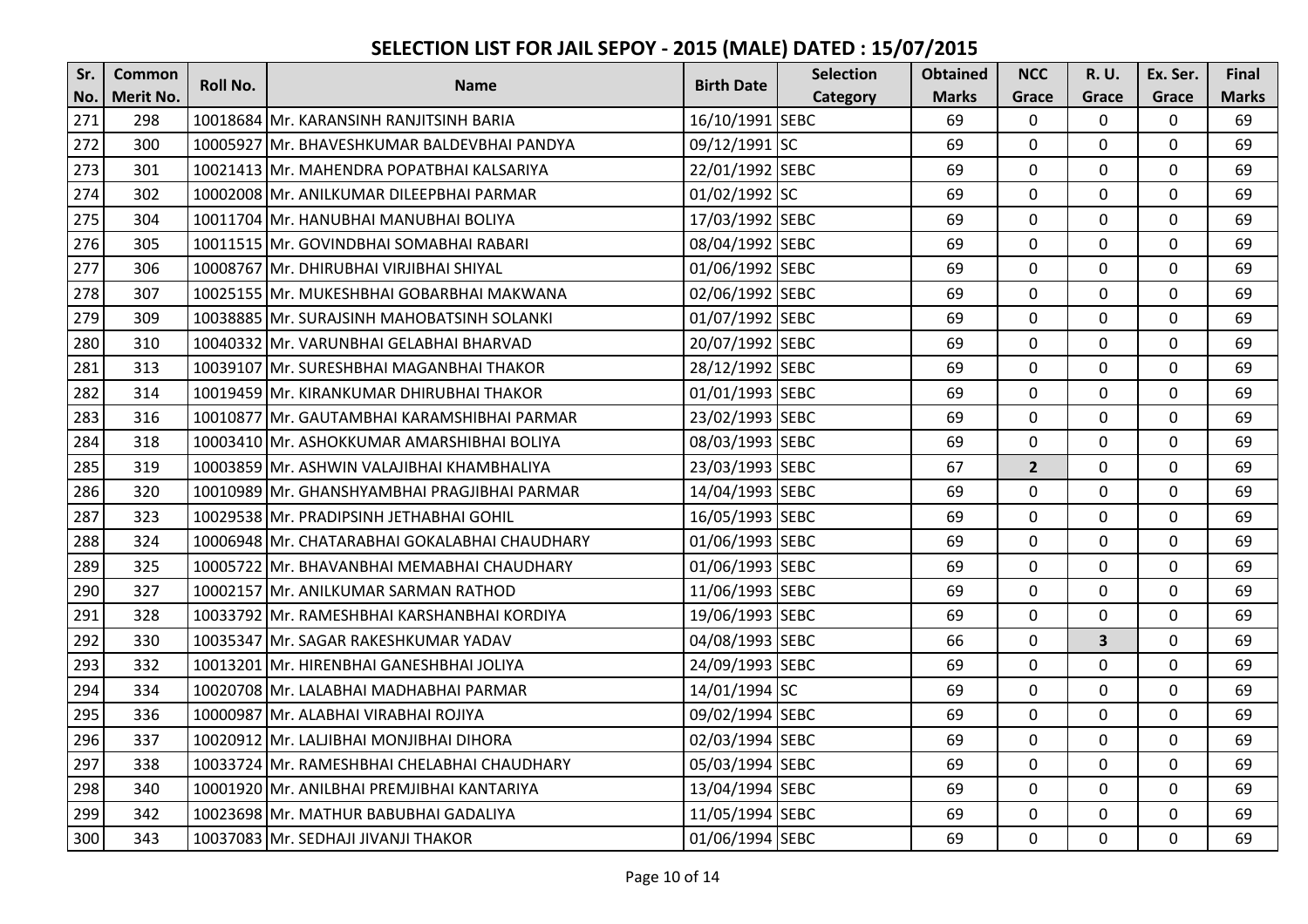| Sr. | <b>Common</b>    | Roll No. |                                                |                   | <b>Selection</b> | <b>Obtained</b> | <b>NCC</b>     | R. U.          | Ex. Ser.       | <b>Final</b> |
|-----|------------------|----------|------------------------------------------------|-------------------|------------------|-----------------|----------------|----------------|----------------|--------------|
| No. | <b>Merit No.</b> |          | <b>Name</b>                                    | <b>Birth Date</b> | Category         | <b>Marks</b>    | Grace          | Grace          | Grace          | <b>Marks</b> |
| 301 | 344              |          | 10018377 Mr. KANU BHAI VAMATA BHAI BHAMMAR     | 02/07/1994 SEBC   |                  | 69              | $\mathbf{0}$   | $\Omega$       | $\overline{0}$ | 69           |
| 302 | 345              |          | 10020201 Mr. KRUNALBHAI DINESHBHAI SOLANKI     | 07/07/1994 SC     |                  | 69              | $\mathbf{0}$   | $\Omega$       | $\mathbf 0$    | 69           |
| 303 | 346              |          | 10027306 Mr. NIKULSINH BHARATSINH ZALA         | 15/07/1994 SEBC   |                  | 69              | $\mathbf 0$    | $\Omega$       | 0              | 69           |
| 304 | 348              |          | 10031750 Mr. RAHULKUMAR KANTIBHAI ZUNZA        | 10/10/1994 SEBC   |                  | 67              | $\overline{2}$ | $\mathbf{0}$   | $\mathbf 0$    | 69           |
| 305 | 349              |          | 10019924 Mr. KISHANKUMAR BHAILALBHAI CHAUDHARI | 04/05/1995 SEBC   |                  | 69              | $\mathbf 0$    | 0              | $\mathbf 0$    | 69           |
| 306 | 350              |          | 10012879 Mr. HASMUKHKUMAR PRAVINBHAI SUTHARIYA | 20/06/1995 SC     |                  | 69              | 0              | 0              | $\mathbf 0$    | 69           |
| 307 | 351              |          | 10024264 Mr. MEHULKUMAR FATESINH CHAUHAN       | 03/07/1995 SEBC   |                  | 64              | $\mathbf 0$    | 5              | $\mathbf 0$    | 69           |
| 308 | 352              |          | 10037699 Mr. SHAKTISINH JORSANGBHAI KATHIYA    | 07/07/1995 SEBC   |                  | 69              | $\mathbf 0$    | $\Omega$       | $\mathbf 0$    | 69           |
| 309 | 354              |          | 10040446 Mr. VASUBHAI KALABHAI CHAUDHARI       | 09/05/1996 SEBC   |                  | 69              | $\mathbf 0$    | 0              | 0              | 69           |
| 310 | 355              |          | 10025408 Mr. MUKESHDAN PRABHUDAN GADHVI        | 01/06/1996 SEBC   |                  | 69              | $\overline{0}$ | $\mathbf 0$    | $\mathbf 0$    | 69           |
| 311 | 356              |          | 10011053 Mr. GHUSABHAI AKHABHAI BHUVA          | 07/06/1996 SEBC   |                  | 69              | $\mathbf{0}$   | $\Omega$       | $\mathbf 0$    | 69           |
| 312 | 357              |          | 10026630 Mr. NARESHKUMAR HARIBHAI DODIA        | 06/09/1981 SEBC   |                  | 68              | $\mathbf{0}$   | $\Omega$       | $\mathbf 0$    | 68           |
| 313 | 358              |          | 10030610 Mr. PRAVINBHAI GAFURBHAI SABLIYA      | 06/05/1983 SEBC   |                  | 68              | $\Omega$       | $\Omega$       | $\mathbf 0$    | 68           |
| 314 | 359              |          | 10016114 Mr. JAYSINH ARJUNJI CHAUHAN           | 01/02/1985 SEBC   |                  | 68              | $\mathbf 0$    | $\Omega$       | 0              | 68           |
| 315 | 360              |          | 10036512 Mr. SANJAYKUMAR NAGJIJI THAKOR        | 21/01/1986 SEBC   |                  | 66              | $\overline{2}$ | $\Omega$       | $\mathbf 0$    | 68           |
| 316 | 361              |          | 10007339 Mr. CHIRAGKUMAR DAHYALAL MAHERIYA     | 26/04/1987 SC     |                  | 68              | $\Omega$       | $\Omega$       | $\mathbf 0$    | 68           |
| 317 | 363              |          | 10036653 Mr. SANJAYKUMAR VALLABHBHAI JIDIYA    | 14/05/1987 SEBC   |                  | 68              | $\Omega$       | $\mathbf 0$    | $\mathbf 0$    | 68           |
| 318 | 365              |          | 10006921 Mr. CHANDUBHAI PUNABHAI PARMAR        | 23/04/1988 SC     |                  | 68              | $\mathbf 0$    | 0              | $\mathbf 0$    | 68           |
| 319 | 366              |          | 10021570 Mr. MAHENDRAKUMAR ISHVARBHAI PARMAR   | 22/07/1988 SC     |                  | 68              | $\mathbf 0$    | $\Omega$       | $\mathbf 0$    | 68           |
| 320 | 368              |          | 10012768 Mr. HASMUKH KISHORBHAI SOLANKI        | 08/08/1988 SC     |                  | 68              | $\mathbf 0$    | $\mathbf 0$    | $\mathbf 0$    | 68           |
| 321 | 369              |          | 10025510 Mr. MUKESHKUMAR JAYNTILAL PRAJAPATI   | 28/11/1988 SEBC   |                  | 68              | 0              | 0              | 0              | 68           |
| 322 | 371              |          | 10041880 Mr. VIMALKUMAR PUNJABHAI PRAJAPATI    | 02/07/1989 SEBC   |                  | 68              | $\Omega$       | $\Omega$       | $\mathbf 0$    | 68           |
| 323 | 372              |          | 10024427 Mr. MELABHAI GANDAJI CHAUHAN          | 02/01/1990 SEBC   |                  | 68              | $\overline{0}$ | $\mathbf 0$    | $\mathbf 0$    | 68           |
| 324 | 373              |          | 10018550 Mr. KARAMSHIBHAI ARJANBHAI BHARADIYA  | 05/02/1990 SEBC   |                  | 68              | $\mathbf{0}$   | 0              | $\mathbf 0$    | 68           |
| 325 | 374              |          | 10019461 Mr. KIRANKUMAR DINESHBHAI CHAUHAN     | 06/02/1990 SC     |                  | 68              | $\mathbf 0$    | $\Omega$       | $\mathbf 0$    | 68           |
| 326 | 375              |          | 10013136 Mr. HIRABHAI BODABHAI PARMAR          | 08/03/1990 SC     |                  | 68              | $\overline{0}$ | $\Omega$       | $\mathbf 0$    | 68           |
| 327 | 376              |          | 10025965 Mr. NANJIBHAI NARBHAI VASAVA          | 14/04/1990 ST     |                  | 68              | $\mathbf 0$    | 0              | $\mathbf 0$    | 68           |
| 328 | 377              |          | 10001923 Mr. ANILBHAI RAMESHBHAI BARIA         | 14/05/1990 SEBC   |                  | 68              | $\Omega$       | $\mathbf 0$    | $\mathbf 0$    | 68           |
| 329 | 378              |          | 10024449 Mr. MERABHAI MULABHAI PARMAR          | 01/06/1990 SEBC   |                  | 68              | $\mathbf 0$    | $\mathbf 0$    | $\mathbf 0$    | 68           |
| 330 | 379              |          | 10018273 Mr. KANJIBHAI DEVSIBHAI RANGPARA      | 01/06/1990 SEBC   |                  | 68              | $\mathbf 0$    | $\overline{0}$ | $\mathbf{0}$   | 68           |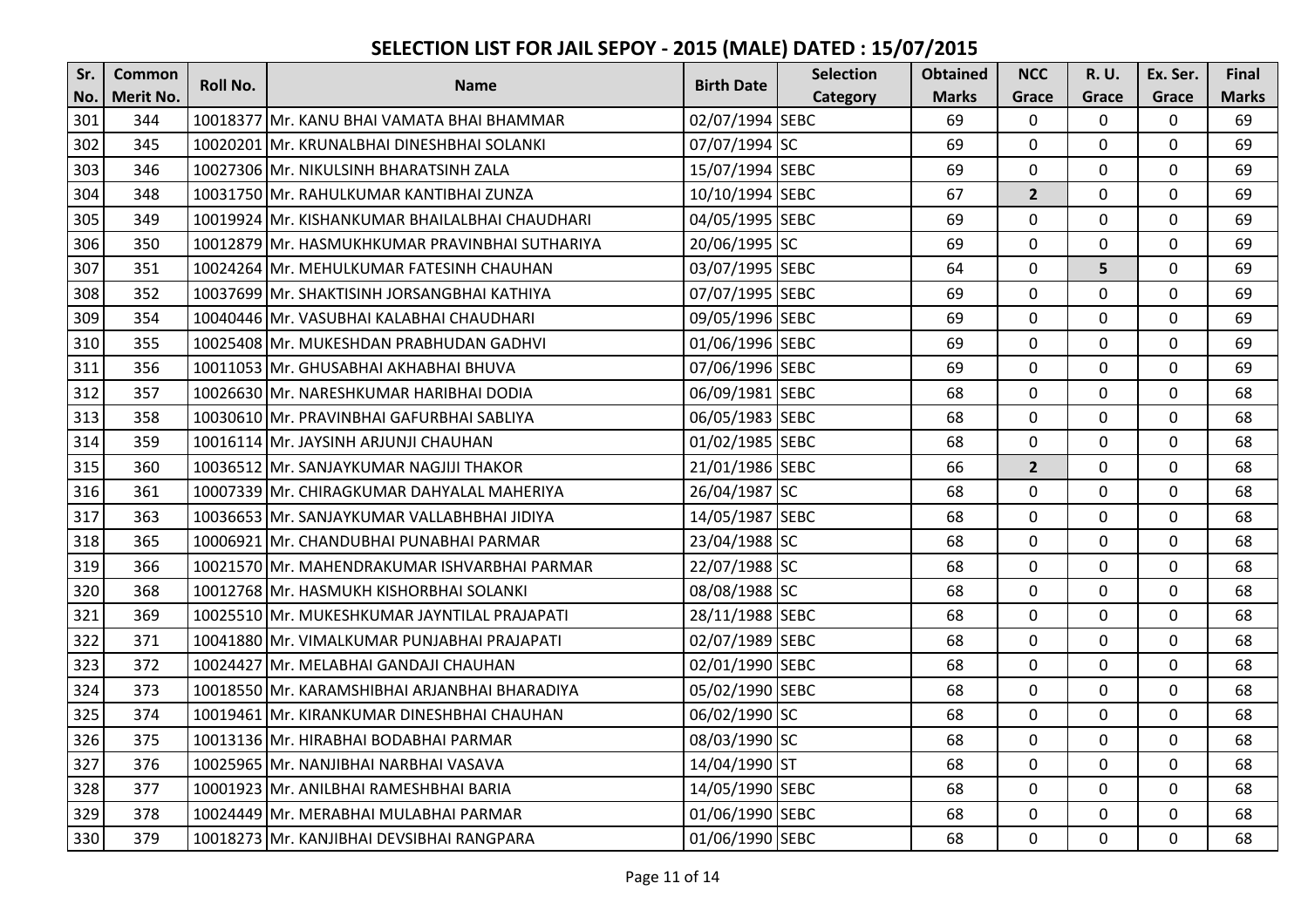| Sr. | Common           | <b>Roll No.</b> |                                               | <b>Birth Date</b> | <b>Selection</b> | <b>Obtained</b> | <b>NCC</b>     | <b>R.U.</b>  | Ex. Ser.       | Final        |
|-----|------------------|-----------------|-----------------------------------------------|-------------------|------------------|-----------------|----------------|--------------|----------------|--------------|
| No. | <b>Merit No.</b> |                 | <b>Name</b>                                   |                   | Category         | <b>Marks</b>    | Grace          | Grace        | Grace          | <b>Marks</b> |
| 331 | 380              |                 | 10040406 Mr. VASHRAMBHAI DEVRAMBHAI CHAUDHARI | 01/06/1990 SEBC   |                  | 68              | $\mathbf 0$    | $\Omega$     | $\overline{0}$ | 68           |
| 332 | 381              |                 | 10019221 Mr. KHUMAN DEVUBHAI CHAUHAN          | 01/06/1990 SEBC   |                  | 68              | $\mathbf 0$    | $\Omega$     | $\mathbf 0$    | 68           |
| 333 | 382              |                 | 10015761 Mr. JAYESHKUMAR LAXMANBHAI PAGI      | 01/08/1990 SEBC   |                  | 68              | $\mathbf 0$    | $\Omega$     | $\Omega$       | 68           |
| 334 | 385              |                 | 10015066 Mr. JAYDEEPKUMAR BAVJIBHAI VEGADA    | 20/12/1990 SC     |                  | 68              | 0              | $\mathbf 0$  | $\mathbf 0$    | 68           |
| 335 | 386              |                 | 10005839 Mr. BHAVESHBHAI DALPATBHAI CHAVDA    | 14/01/1991 SC     |                  | 66              | $\overline{2}$ | $\mathbf{0}$ | $\mathbf 0$    | 68           |
| 336 | 404              |                 | 10024462 Mr. MERAKHI KARSHANBHAI MUSAR        | 12/05/1992 ST     |                  | 68              | $\mathbf 0$    | $\mathbf 0$  | $\mathbf 0$    | 68           |
| 337 | 423              |                 | 10008632 Mr. DHAVALKUMAR LALJIBHAI SHRIMALI   | 17/03/1993 SC     |                  | 68              | $\mathbf 0$    | $\Omega$     | 0              | 68           |
| 338 | 433              |                 | 10007389 Mr. CHIRAGKUMAR RAMESHBHAI PARMAR    | 26/06/1993 SC     |                  | 68              | $\mathbf 0$    | 0            | $\mathbf 0$    | 68           |
| 339 | 434              |                 | 10002332 Mr. ANKITKUMAR MAHENDRABHAI MAKWANA  | 10/08/1993 SC     |                  | 68              | $\mathbf 0$    | $\Omega$     | $\mathbf 0$    | 68           |
| 340 | 452              |                 | 10012604 Mr. HARSHADBHAI MAVJIBHAI RATHOD     | 05/07/1994 SC     |                  | 66              | $\overline{2}$ | $\mathbf{0}$ | $\mathbf 0$    | 68           |
| 341 | 464              |                 | 10040521 Mr. VIJAY AMARABHAI HARAN            | 25/08/1995 ST     |                  | 68              | $\mathbf 0$    | 0            | $\mathbf 0$    | 68           |
| 342 | 467              |                 | 10011895 Mr. HARDIKKUMAR SAVJIBHAI MALAVIYA   | 18/10/1995 ST     |                  | 68              | $\overline{0}$ | 0            | $\mathbf 0$    | 68           |
| 343 | 473              |                 | 10020348 Mr. KULDIP HITENDRAKUMAR CHAUHAN     | 10/08/1996 SC     |                  | 68              | $\mathbf 0$    | 0            | $\mathbf 0$    | 68           |
| 344 | 475              |                 | 10034843 Mr. RAYSINGBHAI LAXMANBHAI PARGI     | 05/12/1983 ST     |                  | 67              | $\overline{0}$ | 0            | $\mathbf 0$    | 67           |
| 345 | 477              |                 | 10025545 Mr. MUKESHKUMAR KODARBHAI PARMAR     | 01/01/1986 SC     |                  | 67              | $\Omega$       | $\Omega$     | 0              | 67           |
| 346 | 478              |                 | 10018055 Mr. KAMLESHKUMAR KESHAVBHAI SUTHARIA | 01/05/1986 SC     |                  | 67              | $\overline{0}$ | 0            | $\mathbf 0$    | 67           |
| 347 | 497              |                 | 10002153 Mr. ANILKUMAR RUPSINHBHAI PALAS      | 19/08/1989 ST     |                  | 67              | $\mathbf 0$    | 0            | $\mathbf 0$    | 67           |
| 348 | 530              |                 | 10001999 Mr. ANILKUMAR DARBARSINH SOLANKI     | 21/06/1991 ST     |                  | 67              | 0              | $\mathbf 0$  | $\mathbf 0$    | 67           |
| 349 | 538              |                 | 10001843 Mr. ANIL RAMABHAI RATHWA             | 23/10/1991 ST     |                  | 67              | $\mathbf 0$    | $\mathbf 0$  | $\mathbf 0$    | 67           |
| 350 | 620              |                 | 10034505 Mr. RATILAL CHIMANBHAI RATHAVA       | 17/06/1994 ST     |                  | 67              | $\mathbf 0$    | $\Omega$     | $\mathbf 0$    | 67           |
| 351 | 648              |                 | 10028062 Mr. NITINKUMAR PARVATSINH PANDOR     | 01/06/1985 ST     |                  | 66              | $\overline{0}$ | 0            | 0              | 66           |
| 352 | 666              |                 | 10037280 Mr. SHAILESHBHAI LALSINGBHAI DAMOR   | 13/12/1989 ST     |                  | 66              | 0              | $\mathbf{0}$ | $\mathbf 0$    | 66           |
| 353 | 676              |                 | 10023484 Mr. MANOJKUMAR SOMJIBHAI BARANDA     | 02/08/1990 ST     |                  | 66              | $\mathbf 0$    | $\Omega$     | $\mathbf 0$    | 66           |
| 354 | 710              |                 | 10002126 Mr. ANILKUMAR RAJESHBHAI RAVAT       | 24/01/1992 ST     |                  | 66              | 0              | 0            | $\mathbf 0$    | 66           |
| 355 | 822              |                 | 10038298 Mr. SOMAJIBHAI CHHAGANBHAI KATARA    | 02/12/1987 ST     |                  | 65              | $\overline{0}$ | $\mathbf 0$  | $\mathbf 0$    | 65           |
| 356 | 829              |                 | 10005220 Mr. BHARATBHAI SAVAJIBHAI KHADIYA    | 26/07/1988 ST     |                  | 65              | $\mathbf 0$    | 0            | $\mathbf 0$    | 65           |
| 357 | 861              |                 | 10001521 Mr. AMIT KUMAR CHUNILAL BHAGORA      | 02/11/1990 ST     |                  | 63              | $\overline{2}$ | $\mathbf{0}$ | $\mathbf 0$    | 65           |
| 358 | 1024             |                 | 10038656 Mr. SUNILBHAI MANUBHAI MALIVAD       | 30/07/1986 ST     |                  | 64              | $\mathbf{0}$   | $\Omega$     | $\mathbf 0$    | 64           |
| 359 | 1057             |                 | 10024575 Mr. MINESHBHAI GAMANBHAI THORAT      | 11/07/1989 ST     |                  | 64              | $\mathbf{0}$   | 0            | $\mathbf 0$    | 64           |
| 360 | 1080             |                 | 10035689 Mr. SANDEEPKUMAR KANTILAL VASAVA     | 01/06/1990 ST     |                  | 64              | $\mathbf{0}$   | $\mathbf 0$  | $\mathbf 0$    | 64           |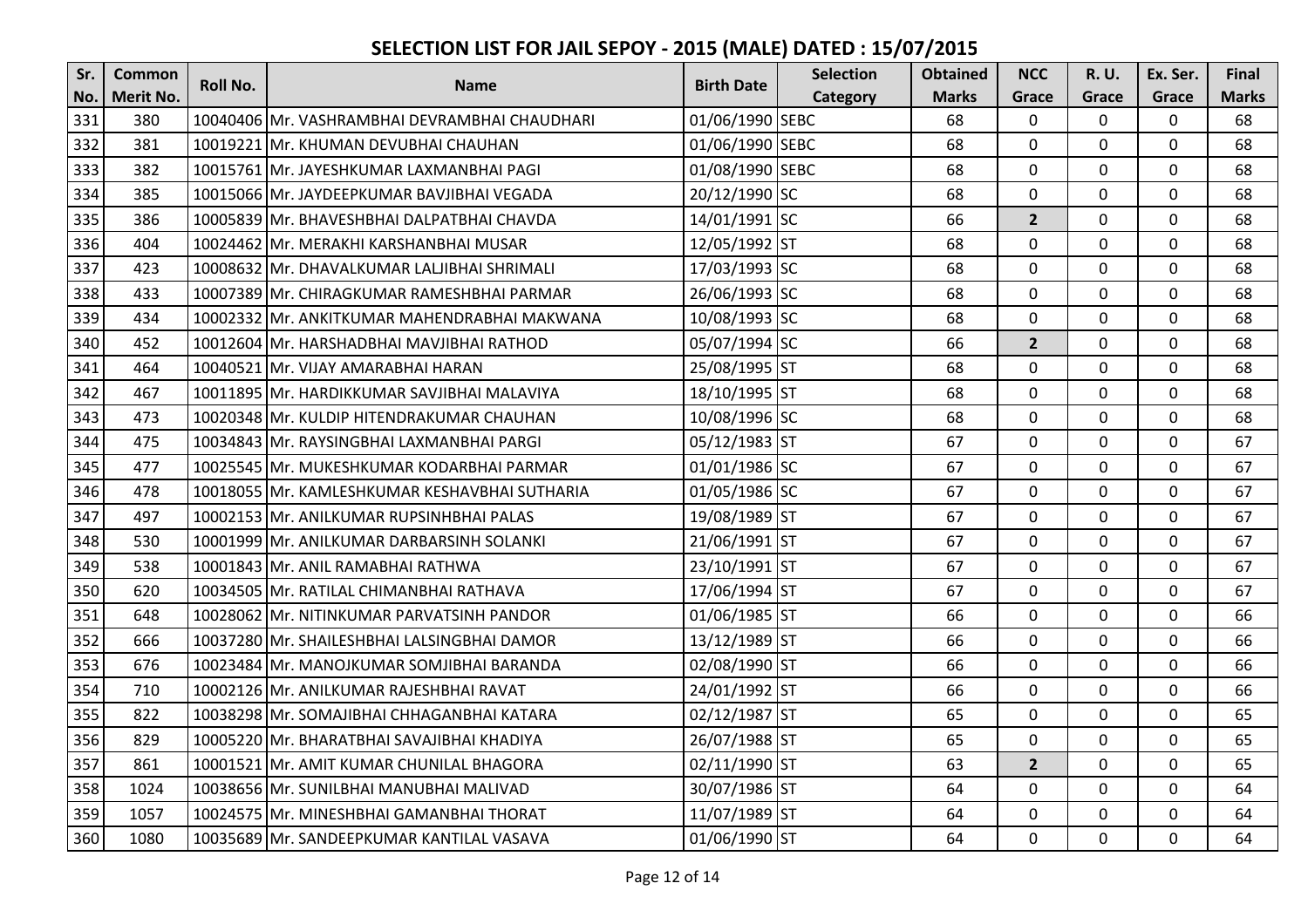| Sr. | <b>Common</b>    | <b>Roll No.</b> | <b>Name</b>                                   | <b>Birth Date</b> | <b>Selection</b> | <b>Obtained</b> | <b>NCC</b>     | <b>R.U.</b>  | Ex. Ser.     | Final        |
|-----|------------------|-----------------|-----------------------------------------------|-------------------|------------------|-----------------|----------------|--------------|--------------|--------------|
| No. | <b>Merit No.</b> |                 |                                               |                   | Category         | <b>Marks</b>    | Grace          | Grace        | Grace        | <b>Marks</b> |
| 361 | 1094             |                 | 10038718 Mr. SUNILKUMAR DEVJIBHAI RATHVA      | 07/01/1991 ST     |                  | 64              | $\mathbf{0}$   | $\Omega$     | $\mathbf 0$  | 64           |
| 362 | 1134             |                 | 10024335 Mr. MEHULKUMAR NARESHBHAI CHARPOT    | 02/04/1992 ST     |                  | 64              | $\mathbf{0}$   | $\mathbf 0$  | $\mathbf 0$  | 64           |
| 363 | 1160             |                 | 10030011 Mr. PRAKASHBHAI VITTHALBHAI RATHVA   | 22/08/1992 ST     |                  | 64              | $\Omega$       | $\Omega$     | $\mathbf{0}$ | 64           |
| 364 | 1172             |                 | 10017620 Mr. KALPESHKUMAR MANSINGBHAI TAVIYAD | 17/11/1992 ST     |                  | 64              | $\mathbf 0$    | $\mathbf 0$  | $\mathbf 0$  | 64           |
| 365 | 1230             |                 | 10016596 Mr. JIGNESHKUMAR KESHABHAI RATHVA    | 01/06/1994 ST     |                  | 62              | $\overline{2}$ | $\mathbf 0$  | $\mathbf 0$  | 64           |
| 366 | 1260             |                 | 10030718 Mr. PRAVINBHAI PUNABHAI BAMANIYA     | 01/03/1995 ST     |                  | 64              | $\mathbf 0$    | $\mathbf 0$  | $\mathbf 0$  | 64           |
| 367 | 1310             |                 | 10001054 Mr. ALKESHKUMAR RAJENDRABHAI VALVI   | 04/11/1987 ST     |                  | 63              | $\mathbf{0}$   | 0            | 0            | 63           |
| 368 | 1334             |                 | 10026462 Mr. NARESHBHAI MADIYABHAI NISARTA    | 06/05/1989 ST     |                  | 63              | $\mathbf{0}$   | $\mathbf 0$  | $\mathbf 0$  | 63           |
| 369 | 1388             |                 | 10025214 Mr. MUKESHBHAI KANUBHAI TAVIYAD      | 20/02/1991 ST     |                  | 63              | $\mathbf 0$    | $\mathbf{0}$ | 0            | 63           |
| 370 | 1426             |                 | 10019859 Mr. KISHAN NURAJIBHAI RATHOD         | 10/12/1991 ST     |                  | 63              | $\mathbf{0}$   | $\mathbf 0$  | $\mathbf 0$  | 63           |
| 371 | 1505             |                 | 10037330 Mr. SHAILESHBHAI SUKHLALBHAI VASAVA  | 05/05/1993 ST     |                  | 63              | $\mathbf{0}$   | 0            | $\mathbf 0$  | 63           |
| 372 | 1526             |                 | 10000981 Mr. ALABHAI ARJAN MUCHHAL            | 06/09/1993 ST     |                  | 63              | $\mathbf 0$    | $\mathbf 0$  | $\mathbf 0$  | 63           |
| 373 | 1537             |                 | 10010035 Mr. DIPAKBHAI SHAKARABHAI BHABHOR    | 10/11/1993 ST     |                  | 63              | $\mathbf{0}$   | $\mathbf 0$  | 0            | 63           |
| 374 | 1556             |                 | 10020702 Mr. LALABHAI KHANABHAI KISHORI       | 18/03/1994 ST     |                  | 63              | $\mathbf{0}$   | $\mathbf{0}$ | $\mathbf 0$  | 63           |
| 375 | 1565             |                 | 10013521 Mr. HITESHBHAI PRAVINBHAI SABLE      | 29/06/1994 ST     |                  | 63              | $\Omega$       | $\Omega$     | 0            | 63           |
| 376 | 1599             |                 | 10036525 Mr. SANJAYKUMAR NATAVARBHAI RATHAVA  | 23/02/1995 ST     |                  | 63              | $\mathbf{0}$   | $\mathbf 0$  | $\mathbf 0$  | 63           |
| 377 | 1699             |                 | 10016660 Mr. JIGNESHKUMAR RATILAL CHAUDHARI   | 12/01/1990 ST     |                  | 60              | $2^{1}$        | $\mathbf{0}$ | $\mathbf 0$  | 62           |
| 378 | 1704             |                 | 10012926 Mr. HEMANT DINKARBHAI SUVERA         | 23/03/1990 ST     |                  | 62              | $\mathbf 0$    | $\mathbf 0$  | $\mathbf 0$  | 62           |
| 379 | 1705             |                 | 10025502 Mr. MUKESHKUMAR ISHWARBHAI BARIA     | 23/03/1990 ST     |                  | 60              | $\overline{2}$ | $\mathbf 0$  | $\mathbf 0$  | 62           |
| 380 | 1767             |                 | 10041928 Mr. VINESHBHAI NATHABHAI BHEDI       | 25/02/1992 ST     |                  | 62              | $\mathbf{0}$   | $\mathbf{0}$ | 0            | 62           |
| 381 | 1783             |                 | 10001050 Mr. ALKESHKUMAR LALSINGBHAI CHARPOT  | 17/05/1992 ST     |                  | 62              | $\mathbf 0$    | $\Omega$     | 0            | 62           |
| 382 | 1800             |                 | 10036660 Mr. SANJAYKUMAR VASANTKUMAR ASARI    | 23/06/1992 ST     |                  | 62              | $\mathbf{0}$   | $\mathbf 0$  | $\mathbf 0$  | 62           |
| 383 | 1817             |                 | 10019323 Mr. KIRANBHAI HIMALABHAI RATHVA      | 26/09/1992 ST     |                  | 60              | $\overline{2}$ | 0            | $\mathbf 0$  | 62           |
| 384 | 1838             |                 | 10013108 Mr. HIMMATSINH KALUBHAI KHARADI      | 25/01/1993 ST     |                  | 62              | $\mathbf 0$    | $\mathbf 0$  | $\mathbf 0$  | 62           |
| 385 | 1852             |                 | 10032436 Mr. RAJESHBHAI NATHABHAI DAMOR       | 01/05/1993 ST     |                  | 62              | $\mathbf 0$    | $\mathbf 0$  | $\mathbf 0$  | 62           |
| 386 | 1890             |                 | 10010281 Mr. DIVYANG NARESHBHAI BARANDA       | 18/01/1994 ST     |                  | 62              | $\mathbf{0}$   | $\mathbf 0$  | $\mathbf 0$  | 62           |
| 387 | 1919             |                 | 10035170 Mr. RUDABHAI PETHABHAI KODIYATAR     | 07/07/1994 ST     |                  | 62              | $\Omega$       | $\Omega$     | 0            | 62           |
| 388 | 1940             |                 | 10035343 Mr. SAGAR PANKAJBHAI BUJ             | 02/03/1995 ST     |                  | 62              | $\mathbf{0}$   | $\mathbf 0$  | $\mathbf 0$  | 62           |
| 389 | 1945             |                 | 10030208 Mr. PRAKASHKUMAR RANCHHODBHAI KHANT  | 14/04/1995 ST     |                  | 62              | $\mathbf{0}$   | $\mathbf 0$  | $\mathbf 0$  | 62           |
| 390 | 1959             |                 | 10020255 Mr. KRUSHNAKUMAR DIPSINH GOL         | 17/08/1995 ST     |                  | 62              | $\mathbf{0}$   | $\mathbf 0$  | $\mathbf 0$  | 62           |